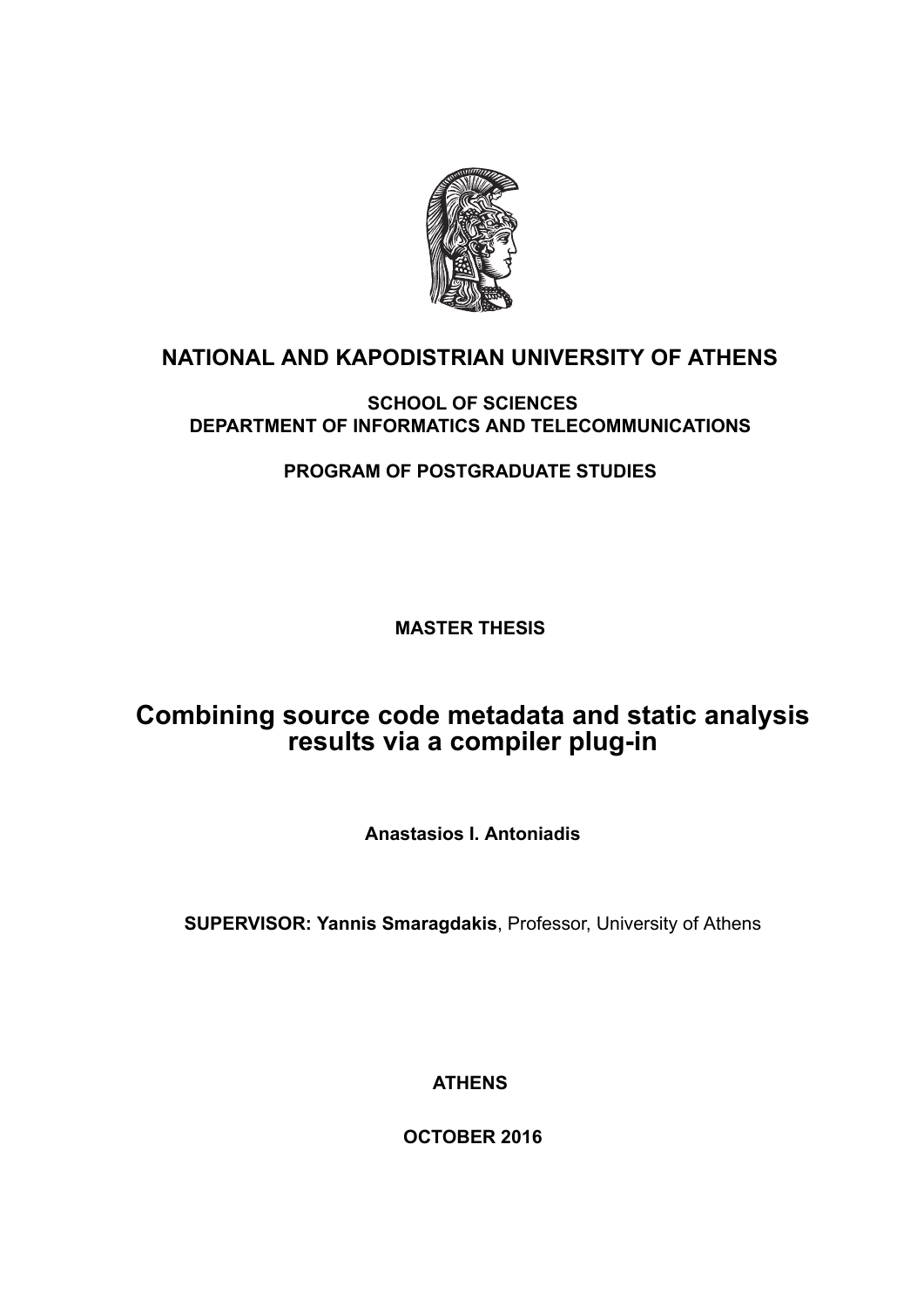

## **ΕΘΝΙΚΟ ΚΑΙ ΚΑΠΟΔΙΣΤΡΙΑΚΟ ΠΑΝΕΠΙΣΤΗΜΙΟ ΑΘΗΝΩΝ**

#### **ΣΧΟΛΗ ΘΕΤΙΚΩΝ ΕΠΙΣΤΗΜΩΝ ΤΜΗΜΑ ΠΛΗΡΟΦΟΡΙΚΗΣ ΚΑΙ ΤΗΛΕΠΙΚΟΙΝΩΝΙΩΝ**

**ΠΡΟΓΡΑΜΜΑ ΜΕΤΑΠΤΥΧΙΑΚΩΝ ΣΠΟΥΔΩΝ**

**ΔΙΠΛΩΜΑΤΙΚΗ ΕΡΓΑΣΙΑ**

# **Συνδυάζοντας μεταδεδομένα πηγαίου κώδικα και αποτελέσματα στατικής ανάλυσης μέσω μιας επέκτασης για το μεταγλωττιστή**

**Αναστάσιος Ι. Αντωνιάδης**

**ΕΠΙΒΛΕΠΩΝ ΚΑΘΗΓΗΤΗΣ: Γιάννης Σμαραγδάκης**, Καθηγητής, Πανεπιστήμιο Αθηνών

**ΑΘΗΝΑ**

**ΟΚΤΩΒΡΙΟΣ 2016**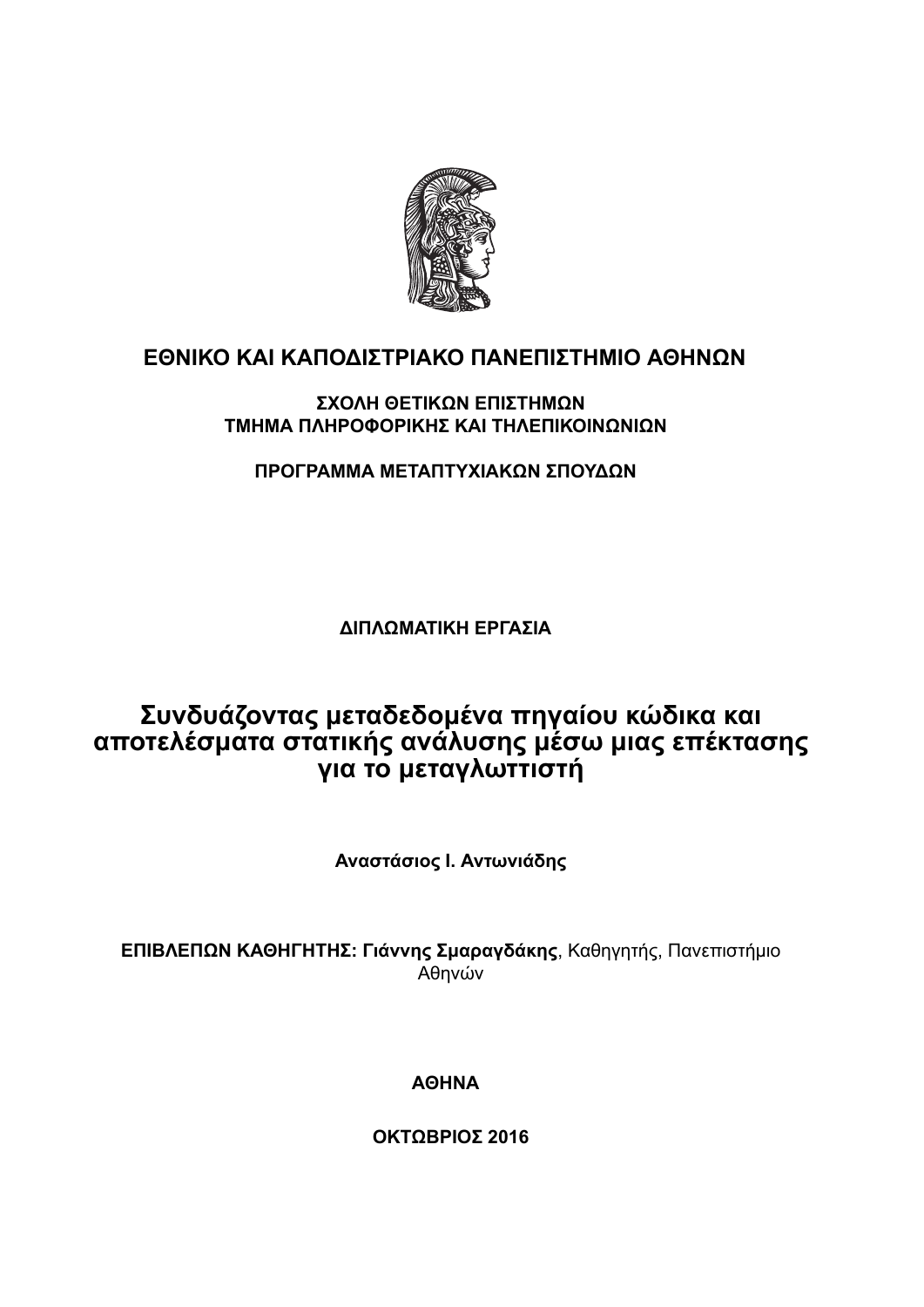### **MASTER THESIS**

Combining source code metadata and static analysis results via a compiler plug-in

### **Anastasios I. Antoniadis**

**SUPERVISOR: Yannis Smaragdakis**, Professor, University of Athens

### **EXAMINATION COMMITTEE:**

**Yannis Smaragdakis**, Professor University of Athens **Alex Delis**, Professor University of Athens

**October 2016**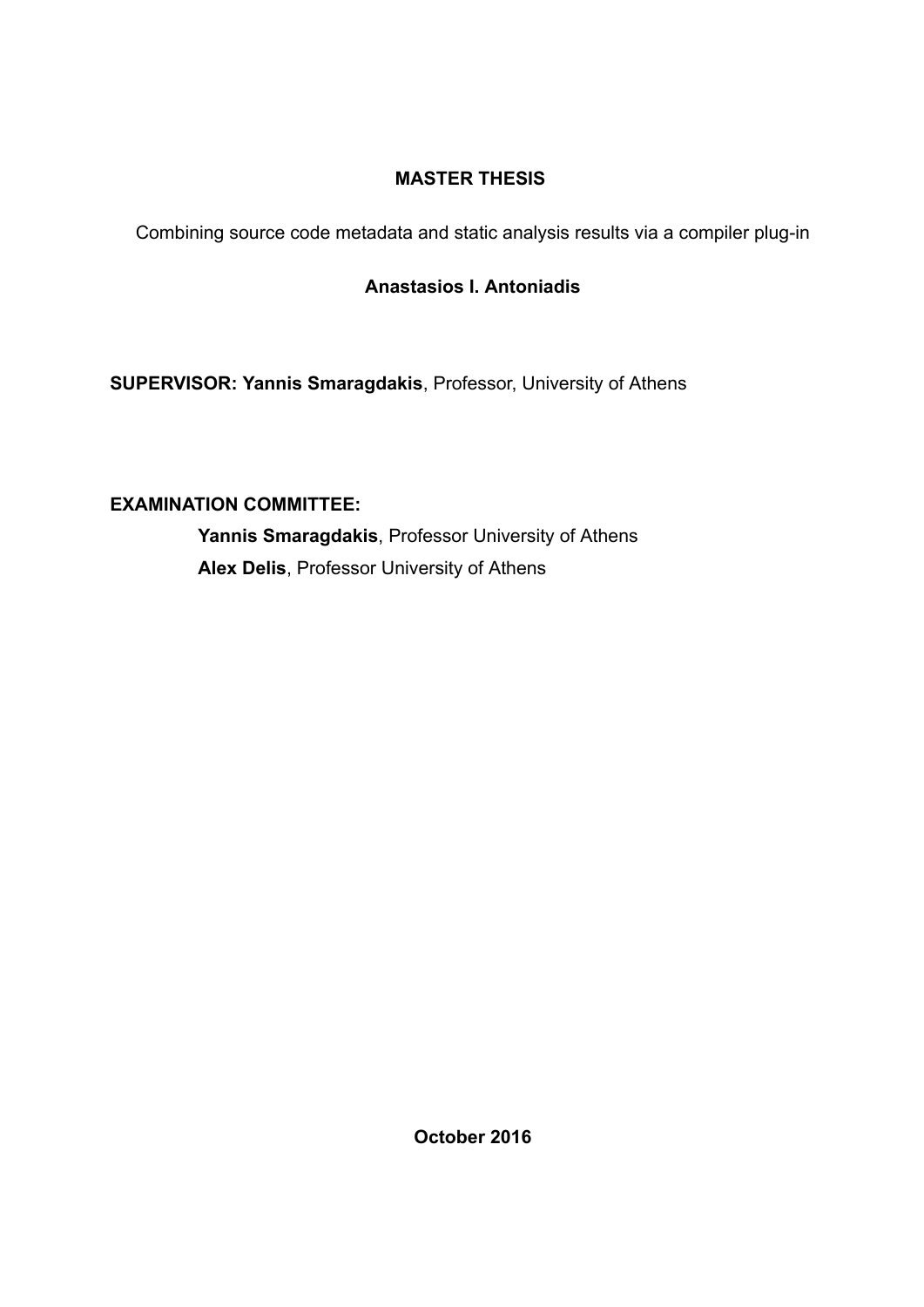### **ΔΙΠΛΩΜΑΤΙΚΗ ΕΡΓΑΣΙΑ**

Συνδυάζοντας μεταδεδομένα πηγαίου κώδικα και αποτελέσματα στατικής ανάλυσης μέσω μιας επέκτασης για το μεταγλωττιστή

### **Αναστάσιος Ι. Αντωνιάδης**

**ΕΠΙΒΛΕΠΩΝ ΚΑΘΗΓΗΤΗΣ: Γιάννης Σμαραγδάκης**, Καθηγητής, Πανεπιστήμιο Αθηνών

### **ΕΞΕΤΑΣΤΙΚΗ ΕΠΙΤΡΟΠΗ:**

**Γιάννης Σμαραγδάκης**, Καθηγητής Πανεπιστήμιο Αθηνών **Αλέξης Δελής**, Καθηγητής Πανεπιστήμιο Αθηνών

**Οκτώβριος 2016**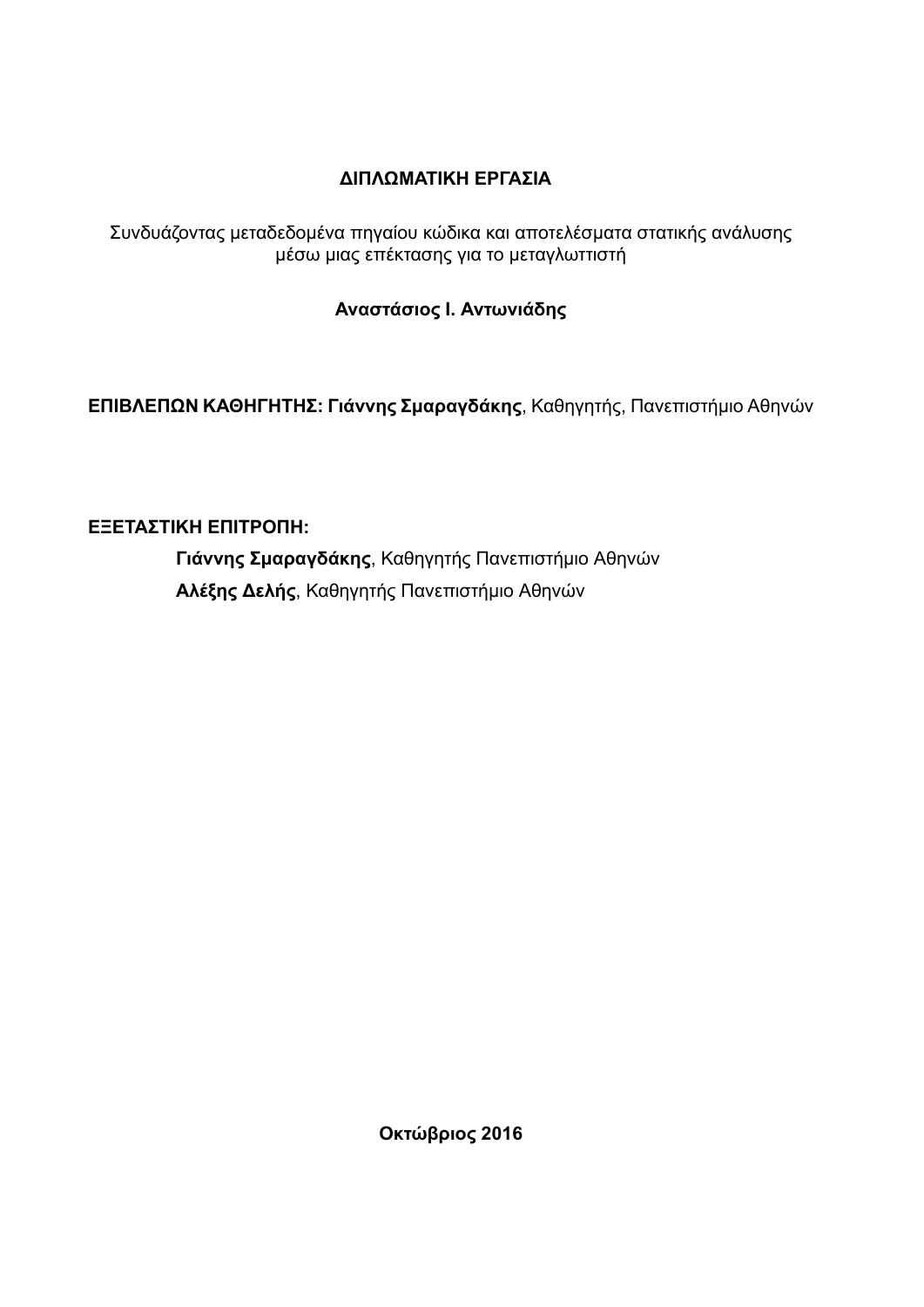### **ABSTRACT**

As static program analysis techniques keep evolving, leading to higher precision and improved soundness, analysis results become all the more useful for consumption by code comprehension tools. However, performing static analysis on a low-level IR (such as bytecode) often leads to the loss of some source-code-level information. This thesis presents a Java 8 compiler plugin that introduces a new phase to the compilation process in order to generate metadata for classes, variables, fields, methods, method invocations, and heap allocations. This metadata can then be used to associate low-level analysis results with the source code of the program. The emphasis of the work is on leveraging the extensible architecture of the recent official Java compiler implementations. We show how each facility of the Oracle Java compiler plugin infrastructure operates and how it is employed in our system. As an application, we demonstrate how the enriched analysis results are presented on a web-based source code viewer.

**SUBJECT AREA**: Program Analysis

**KEYWORDS**: Points-to analysis, Java compiler plug-ins, Code comprehension tools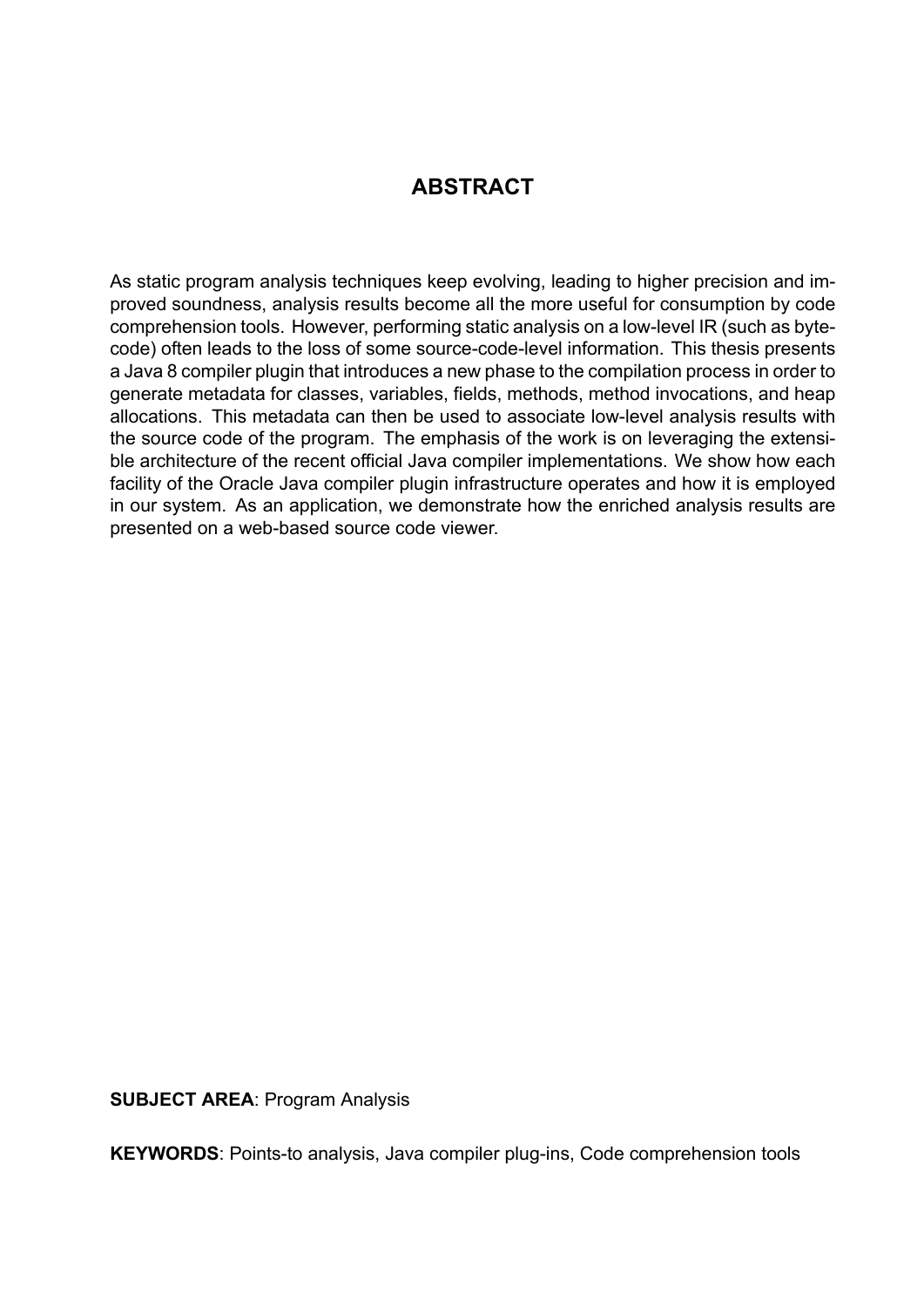### **ΠΕΡΙΛΗΨΗ**

Καθώς οι τεχνικές στατικής ανάλυσης προγραμμάτων εξελίσσονται, οδηγώντας σε μεγαλύτερη ακρίβεια και βελτιωμένη ορθότητα, τα αποτελέσματα των αναλύσεων γίνονται όλο και περισσότερο χρήσιμα για κατανάλωση από εργαλεία κατανόησης κώδικα. Ωστόσο, η εκτέλεση στατικής ανάλυσης σε ενδιάμεση γλώσσα οδηγεί σε απώλεια πληροφορίας επιπέδου πηγαίου κώδικα. Αυτή η διπλωματική εργασία παρουσιάζει μια προσθήκη για τον μεταγλωττιστή της Java 8 που εισάγει μία νέα φάση στη διαδικασία μεταγλώττισης προκειμένου να παράξει μεταδεδομένα για κλάσεις, μεταβλητές, πεδία, μεθόδους, κλήσεις μεθόδων, και δεσμεύσεις αντικειμένων στο σωρό. Αυτά τα μεταδεδομένα μπορούν να συσχετίσουν τα χαμηλού επιπέδου αποτελέσματα της ανάλυσης με τον πηγαίο κώδικα του προγραμμάτος. Η έμφαση αυτής της εργασίας δίνεται στην αξιοποίηση της επεκτάσιμης αρχιτεκτονικής των πρόσφατων υλοποιήσεων του επίσημου μεταγλωττιστής της Java. Παρουσιάζουμε πώς εκτελείται κάθε λειτουργία της υποδομής των προσθέτων του Oracle Java μεταγλωττιστή και πώς χρησιμοποιείται το σύστημά μας. Ως εφαρμογή, παρουσιάζουμε, πώς απεικονίζονται τα εμπλουτισμένα αποτελέσματα της ανάλυσης σε έναν διαδικτυακό εργαλείο προβολής πηγαίου κώδικα.

**ΘΕΜΑΤΙΚΗ ΠΕΡΙΟΧΗ**: Ανάλυση Προγραμμάτων

**ΛΕΞΕΙΣ ΚΛΕΙΔΙΑ**: "Δείχνει-σε" ανάλυση, Επεκτάσεις του μεταγλωττιστή της Java, Εργαλεία κατανόησης κώδικα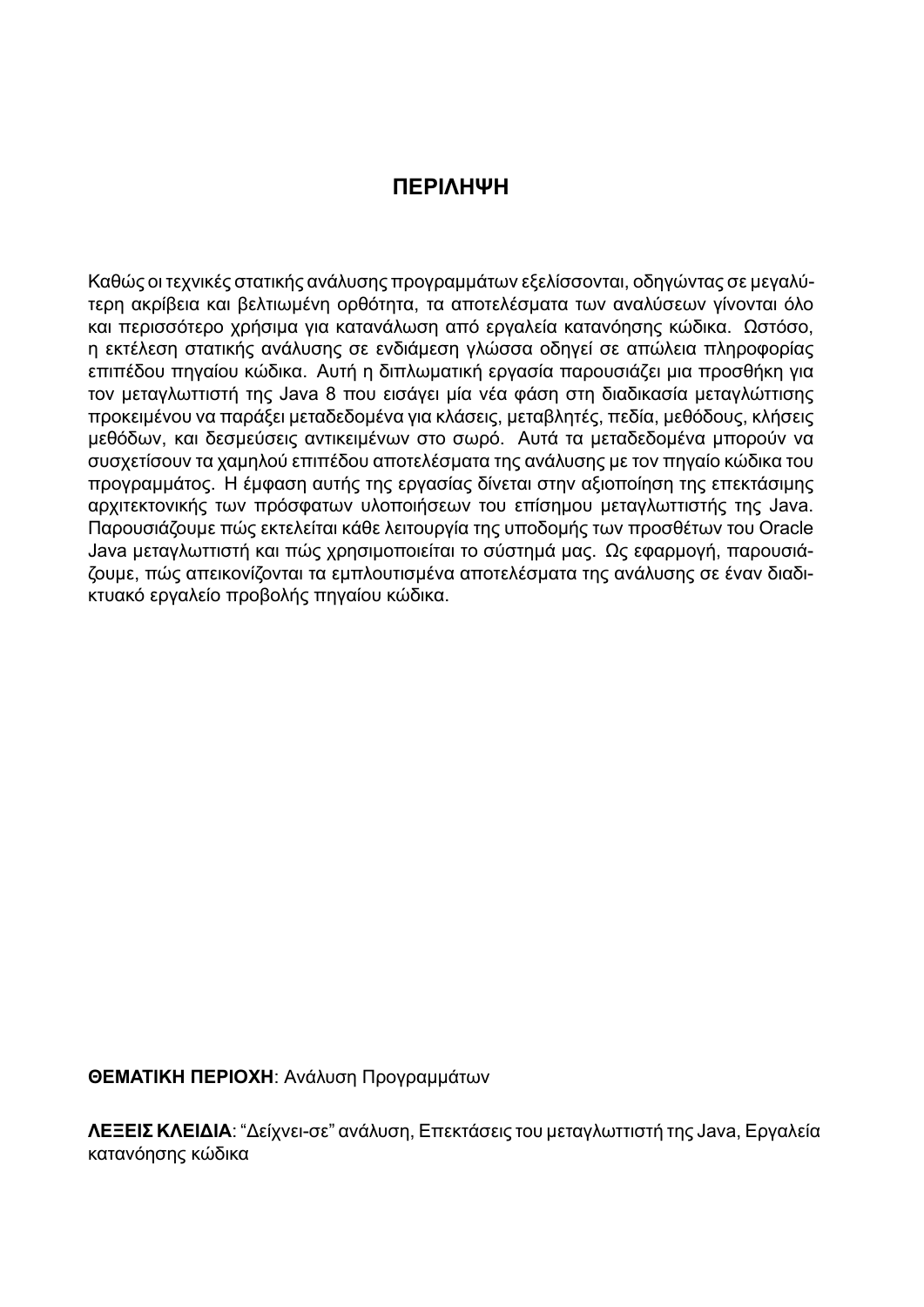*To sunshine, for always being there...*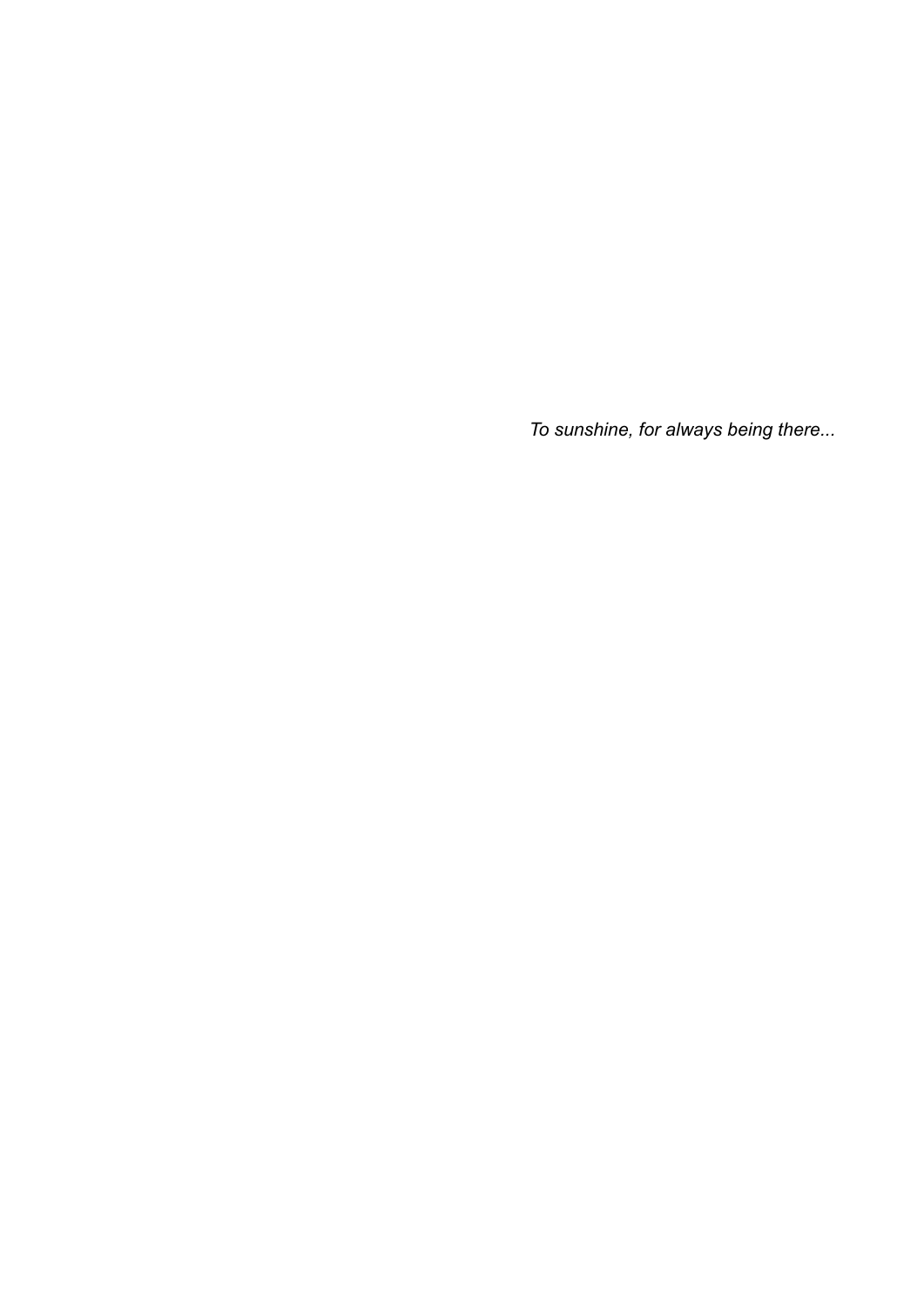### **ACKNOWLEDGEMENTS**

I would like to thank my advisor, Prof. Yannis Smaragdakis for providing his expertise and guidance, which were valuable for the preparation and completion of this work and most of all for his patience throughout the whole process. He has been very considerate during our collaboration and his work ethic has been admirable.

I would also like to thank my parents for their support and faith in me, and for bearing with me throughout all my struggles. Furthermore, I would like to thank my friends, Nikos, Themis, Lena, Ilianna, Thomas, Nasia, Nicole, Dimitris, Dimis, Despina, Christos, Giannos, Kostas, Irini to name a few, who also had to endure a lot while I was pursuing my masters degree and stood by me.

Finally, I would like to thank Kostas Saidis for his contributions to this work and our ongoing collaboration in order to improve this project and several others in our pipeline.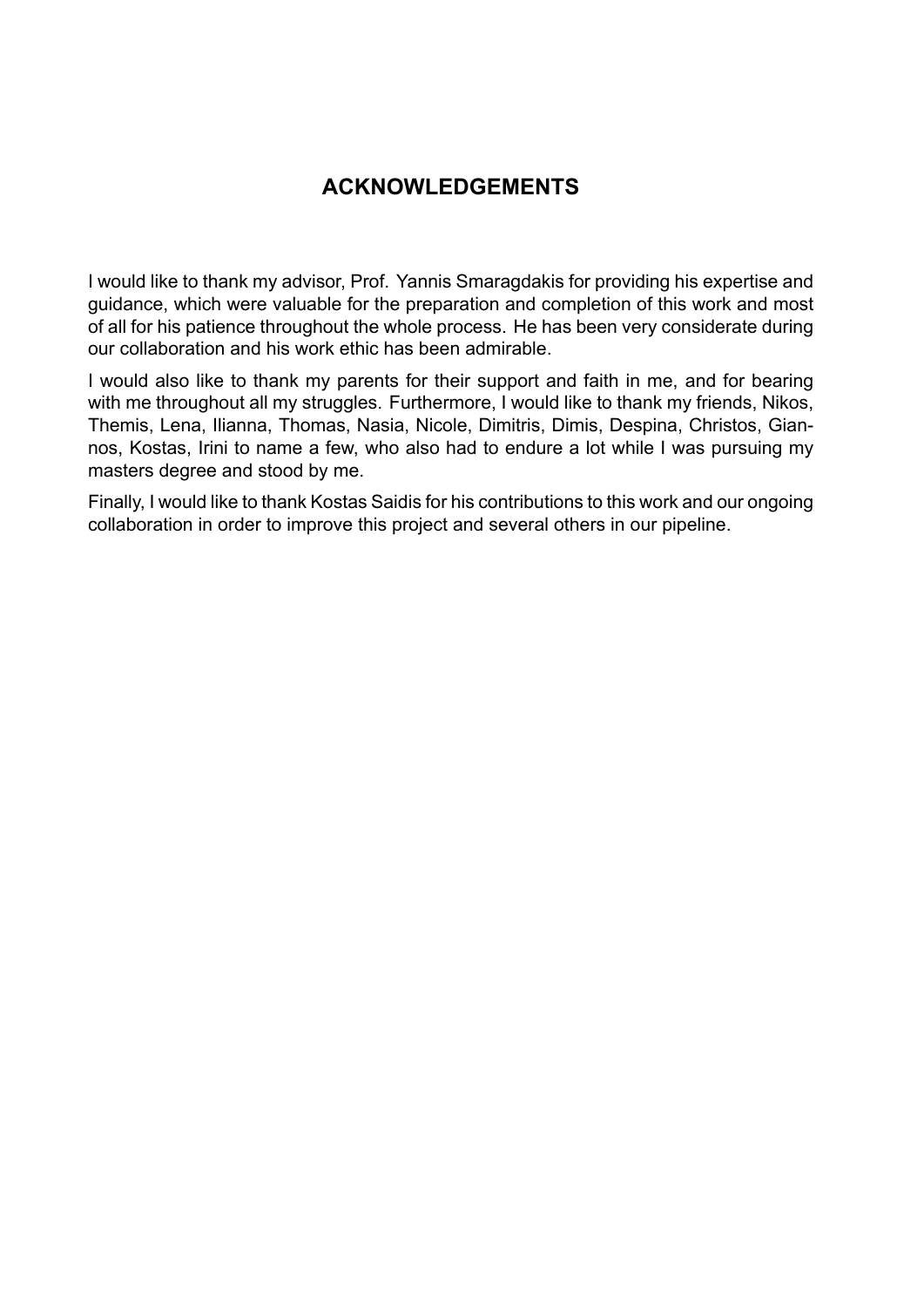# **CONTENTS**

| 1            | <b>INTRODUCTION</b>             |                                                 |                |  |  |
|--------------|---------------------------------|-------------------------------------------------|----------------|--|--|
| $\mathbf{2}$ | <b>JAVA 8 COMPILER PLUG-INS</b> |                                                 |                |  |  |
|              | 2.1                             |                                                 | $\overline{2}$ |  |  |
|              | 2.2                             |                                                 | $\overline{2}$ |  |  |
| 3            | <b>DOOP</b>                     |                                                 |                |  |  |
|              | 3.1                             |                                                 | $\overline{4}$ |  |  |
| 4            | <b>DOOP-JCPLUGIN</b>            |                                                 |                |  |  |
|              | 4.1                             | Introduction - Java Compiler Compilation Phases | $\overline{7}$ |  |  |
|              | 4.2                             |                                                 |                |  |  |
|              | 4.3                             |                                                 | - 8            |  |  |
|              | 4.4                             |                                                 | 10             |  |  |
|              | 4.5                             |                                                 | 15             |  |  |
|              | 4.6                             |                                                 | 17             |  |  |
|              | 4.7                             |                                                 | 18             |  |  |
|              | 4.8                             |                                                 | 20             |  |  |
|              | 4.9                             |                                                 | 20             |  |  |
|              |                                 |                                                 | 20             |  |  |
| 5            |                                 | <b>POST PROCESSING OF THE ANALYSIS</b>          | 23             |  |  |
| 6            |                                 | <b>DISCUSSION AND APPLICATION</b>               | 25             |  |  |
| 7            |                                 | <b>CONCLUSIONS AND FUTURE WORK</b>              | 27             |  |  |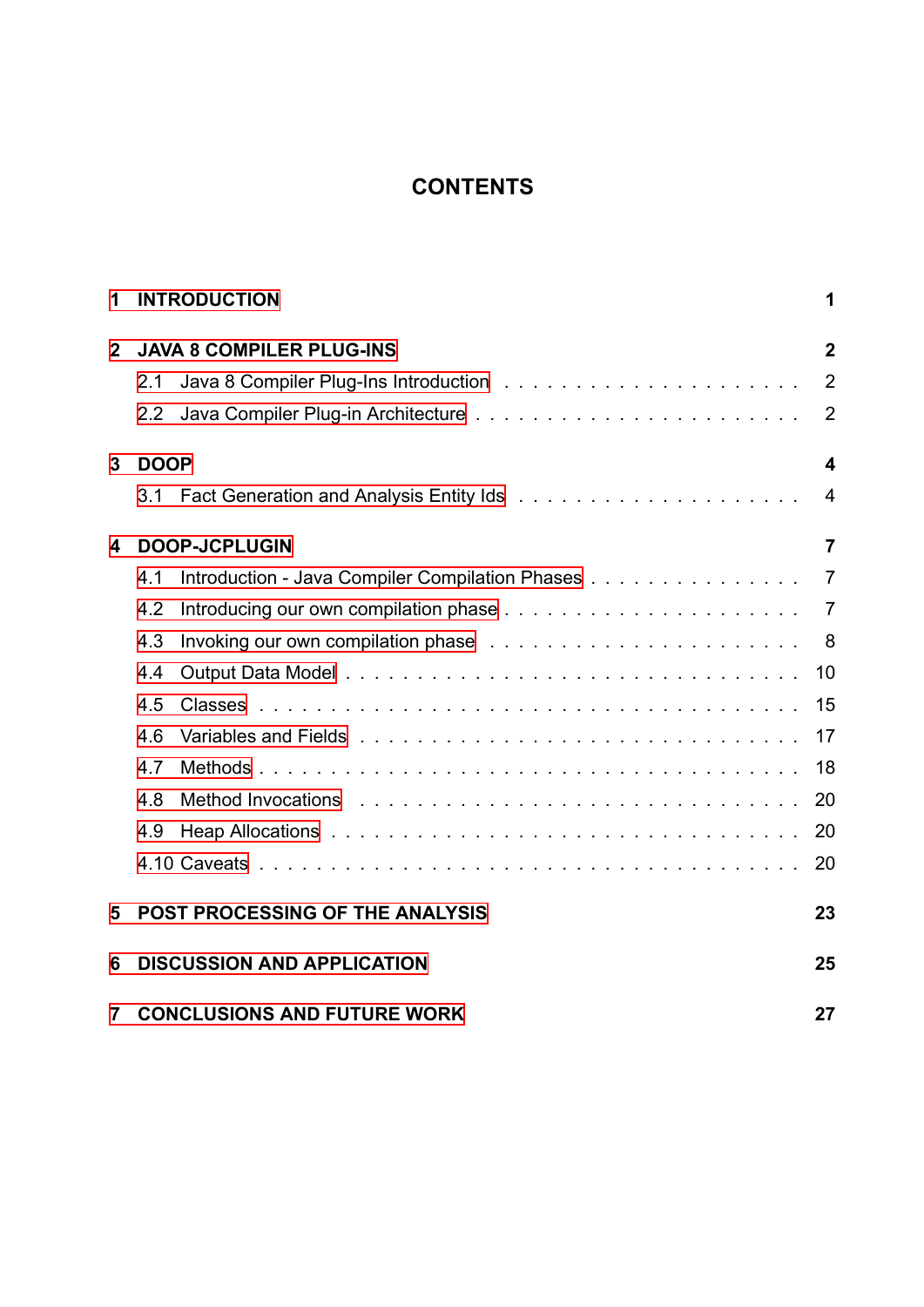# **LIST OF FIGURES**

| 2.1 |                                                                                                        | $\overline{2}$ |
|-----|--------------------------------------------------------------------------------------------------------|----------------|
| 2.2 |                                                                                                        | 3              |
| 2.3 |                                                                                                        | 3              |
| 3.1 | A subset of the facts produced for the variables of a program.                                         | 5              |
| 3.2 | A subset of the facts produced for the methods of a program.                                           | 5              |
| 3.3 | A subset of the facts produced for the fields of a program.                                            | 5              |
| 4.1 | The DoopJcPlugin class implementing the Plugin interface.                                              | 8              |
| 4.2 | The DoopJcPluginTaskListener class implementing the TaskListener inter-                                | 9              |
| 4.3 | The abstract class <i>ItemImpl</i> implementing Item and GroovyObject.                                 | 11             |
| 4.4 |                                                                                                        | 11             |
| 4.5 | The Class class representing class declarations.                                                       | 12             |
| 4.6 | The Position class representing the source code position of a symbol.                                  | 12             |
| 4.7 | The Variable and Field classes representing class and field declarations.                              | 13             |
| 4.8 | The Occurrence class representing read and write occurrences of variables<br>and fields. $\ldots$<br>. | 13             |
| 4.9 | The Method class representing method declarations.                                                     | 14             |
|     | 4.10 The MethodInvocation class representing method invocations.                                       | 14             |
|     | 4.11 The HeapAllocation class representing heap allocations.                                           | 14             |
|     |                                                                                                        | 15             |
|     |                                                                                                        | 16             |
|     | 4.14 The visitVarDef() method for variable and field declarations.                                     | 19             |
|     | 4.15 The transformation functions for variables, method invocations and heap                           | 21             |
| 5.1 | The VarPoints To class representing VarPoints To objects.                                              | 23             |
| 5.2 | The CallGraphEdge class representing CallGraphEdgeRelations.                                           | 24             |
| 5.3 | The Instance Field Points To class representing Instance Field Points To rela-                         | 24             |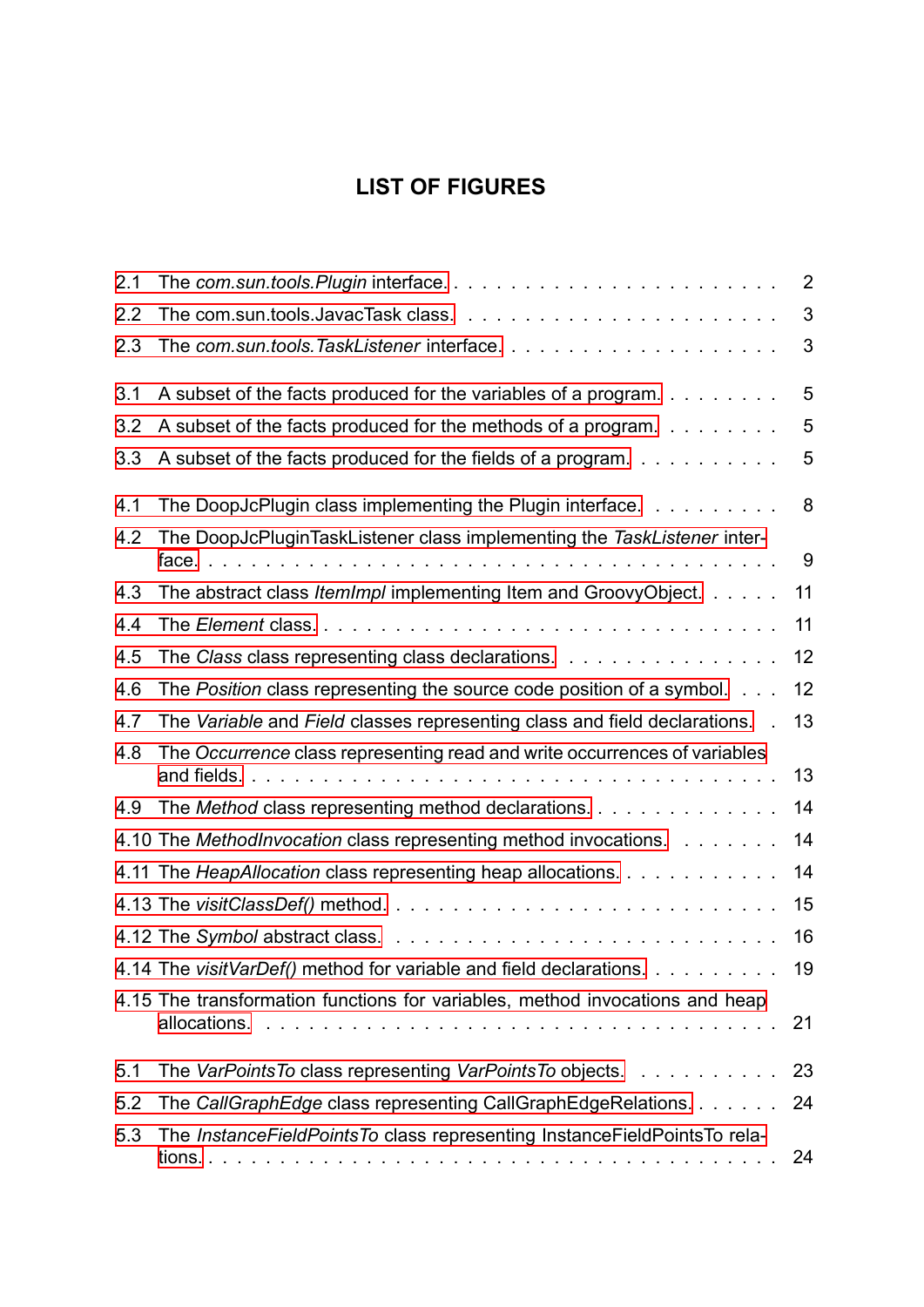6.1 A screenshot of the *VarPointsTo* relation presented on the source code . . 26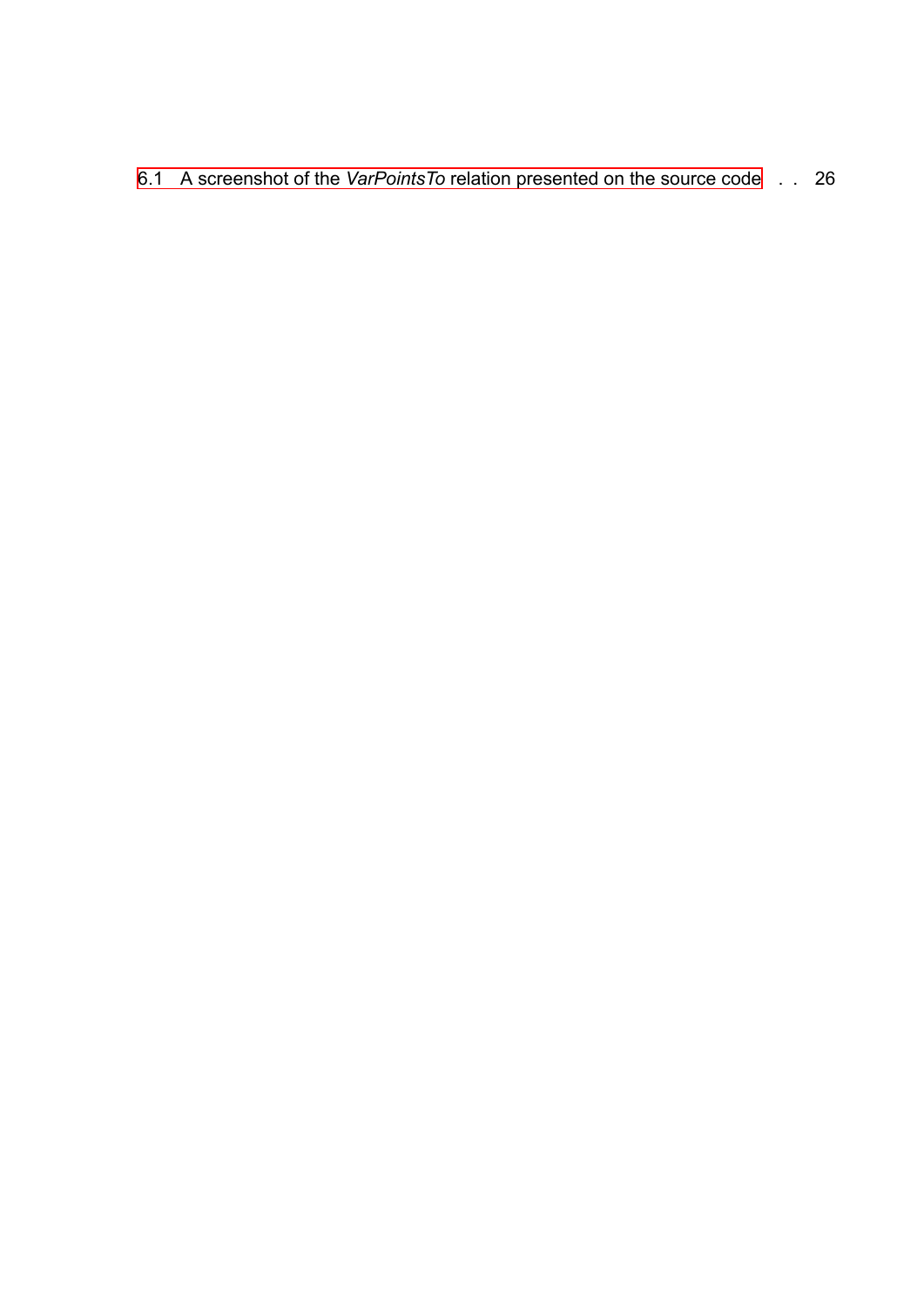# **1. INTRODUCTION**

<span id="page-11-0"></span>As software size and complexity increase there is a growing need for more sophisticated and complex code comprehension and reviewing tools. Static analysis can be very useful for code comprehension as it provides information for all possible executions of a program.

This thesis presents *doop-jcplugin,* the prototype of a Java Compiler plug-in that combines static source code information generated by processing the abstract syntax tree (AST) and the symbol tables generated during the compilation phases of the Java compiler and points-to analysis information produced by analyzing the bytecode of the program. The aim of our plug-in is to preserve source code information and combine it with analysis results in order to make them presentable at the source code level.

We emphasize on pointer-analysis in particular, which is a category of static program analysis that evaluates where each variable of a program can 'point-to' for each possible execution of the code. The end product of the *doop-jcplugin* comes in the form of metadata that can be used to enrich analysis relations, such as where a variable may point to, which method may be called from a method invocation, and where a field of a particular object may point to. We also demonstrate the prototype of a web-browser-based source code viewer enhanced with the ability to present points-to and call-graph information by querying the post-processed metadata of our plugin after an analysis is completed.

The rest of the thesis is organized as follows:

- In Chapter 2 we make an introduction to the Doop framework.
- In Chapter 3 we present the Java Compiler plug-in mechanism introduced in Java 8.
- In Chapter 4 we present our Java Compiler plug-in (*doop-jcplugin*), which extracts metadata by visiting the AST of a program and combining information found in the symbol tables produced by the compiler. We also present the data model of the extracted metadata.
- In Chapter 5 we present the analysis post-processing that combines the *doop-jcplugin* metadata with the analysis results and stores them in a database. We also provide a very brief summary of some of the most significant relations of points-to analysis in Datalog. In particular, we focus on analyses in the Doop [1] framework, whose analysis results are the target for our plug-in metadata.
- In Chapter 6 we present our web-based source code viewer as an application that consumes the enriched relations produced during the post-pro[ce](#page-38-0)ssing step, to demonstrate the analysis results on source-code level.
- In Chapter 7 we present our conclusions and future goals regarding this project.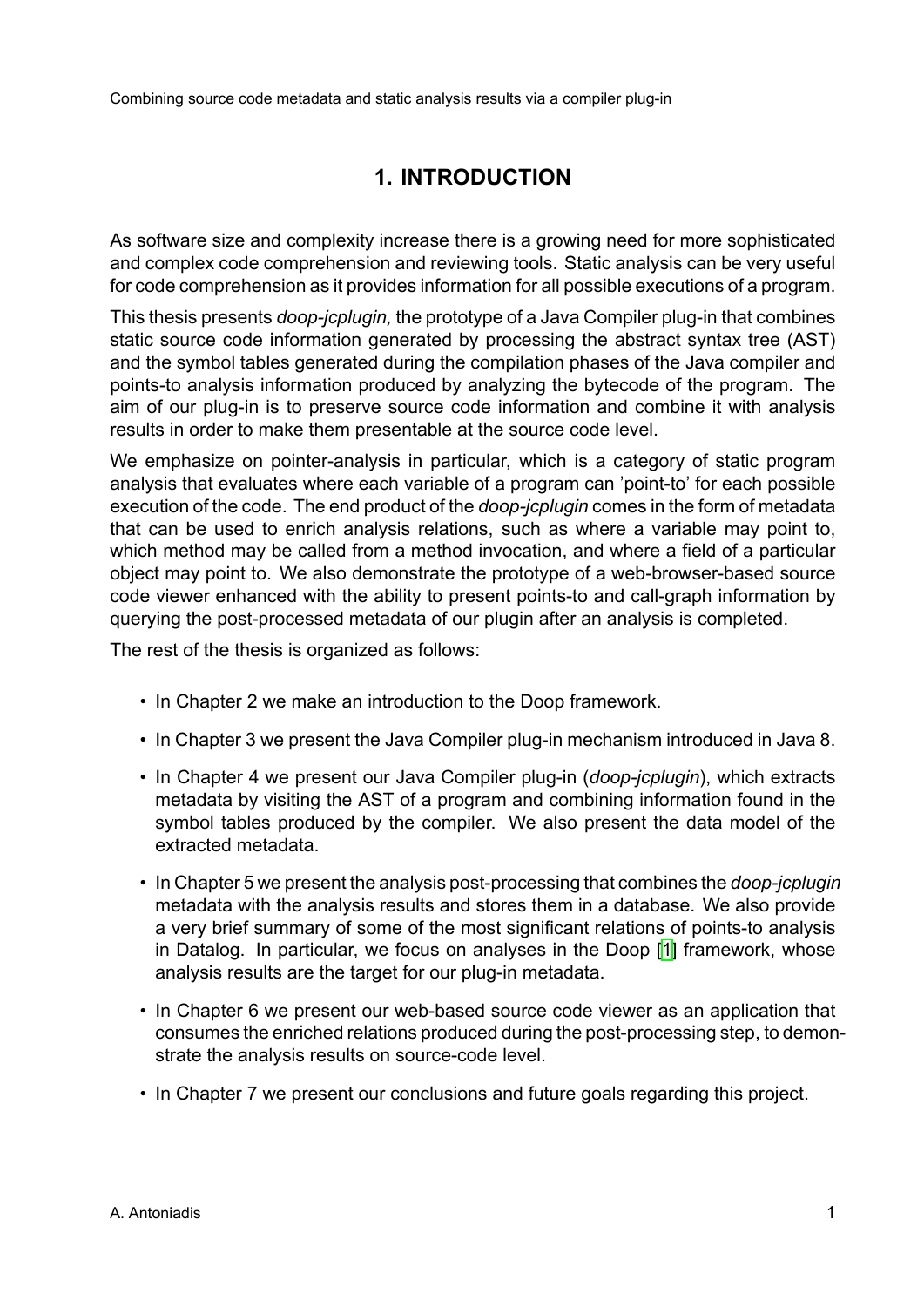# **2. JAVA 8 COMPILER PLUG-INS**

#### <span id="page-12-0"></span>**2.1 Java 8 Compiler Plug-Ins Introduction**

<span id="page-12-1"></span>In this section we provide a brief introduction to the mechanics of the Java Compiler plugin infrastructure. Java 8 introduced a new mechanism that allows the programmer to write plug-ins for the Java compiler (javac) [4]. A compiler plug-in enables the developer to introduce new phases to the compiler without making changes to the Java Compiler codebase, a process which would be very complex and time consuming. Instead, we can encapsulate new behavior in a Java compil[er](#page-38-1) plug-in and distribute it for other people to use. For instance, Java Compiler plug-ins could be used to do the following:

- Add extra compile-time checks.
- Add code transformations.
- Perform customized analysis at the source code level.

#### **2.2 Java Compiler Plug-in Architecture**

<span id="page-12-2"></span>A javac plug-in supports two methods, *getName()* and *call()*, which it inherits and implements from the *com.sun.source.util.Plugin* interface:

- The *getName()* method returns the name of the plug-in for identification purposes.
- The *call()* method is invoked by the Java Compiler with the current environment it is processing. The *call()* method gives access to the compiler functionalities through a *JavacTask* object which allows us to perform parsing, type checking, and compilation. Moreover, the *JavacTask* object lets us add our own task listeners i.e., instances of *TaskListener* to various events generated during compilation. This is done through the *addTaskListener()* method, which accepts a *TaskListener* object.

```
public interface Plugin {
    public String getName();
    public void call(JavacTask task, String[] pluginArgs);
}
```
Figure 2.1: The *com.sun.tools.Plugin* interface.

We also demonstrate some of the methods in the *com.sun.source.util.JavacTask* class.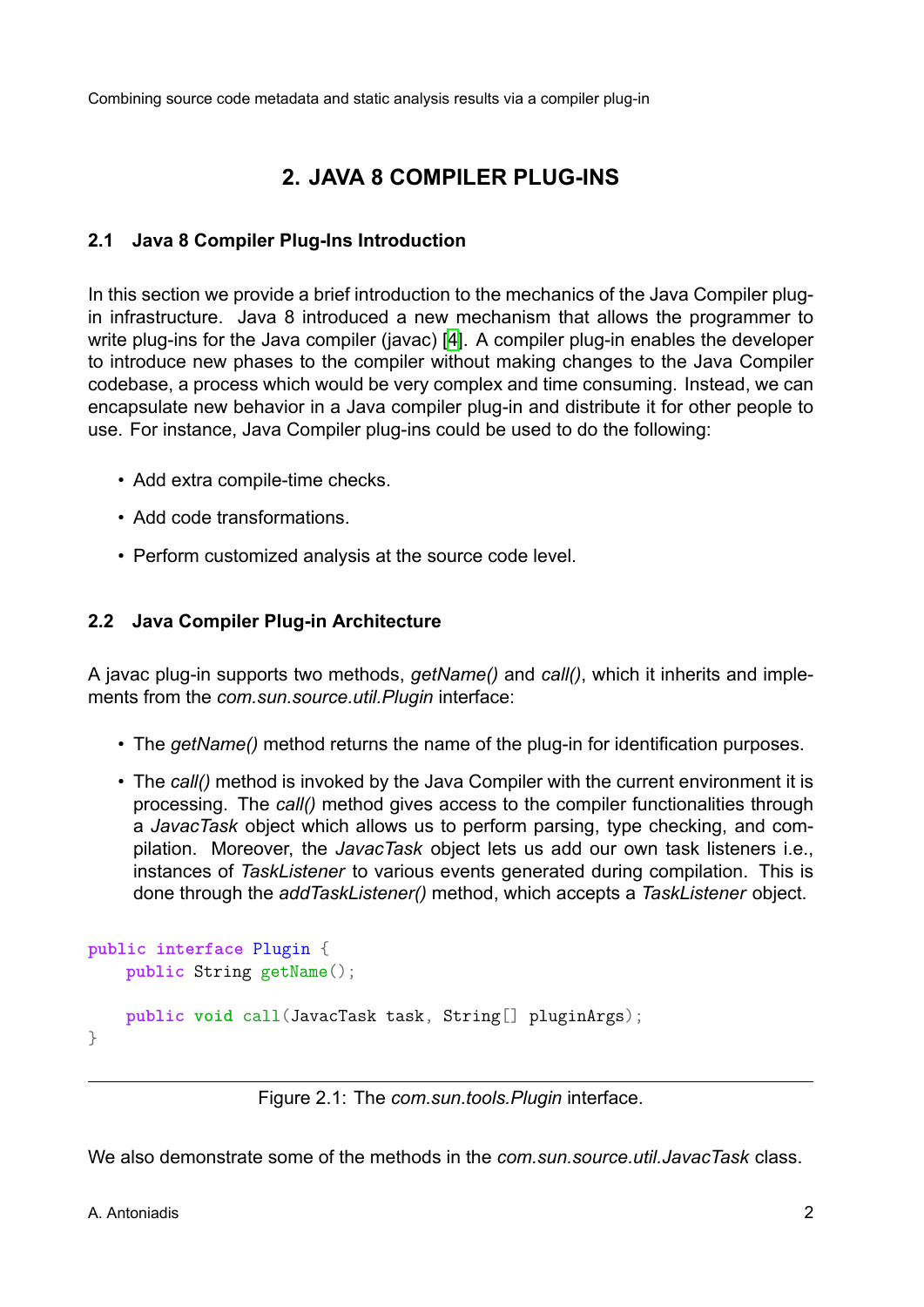```
public abstract class JavacTask implements CompilationTask {
    ...
    public abstract Iterable<? extends Element> analyze() throws
    ,→ IOException;
    public abstract Iterable<? extends JavaFileObject> generate() throws
    ,→ IOException;
    public abstract void addTaskListener(TaskListener taskListener);
    ...
}
```
Figure 2.2: The com.sun.tools.JavacTask class.

Each method of the *JavacTask* class represents a Java Compiler task (*parse*, *enter*, *analyze*, *generate*). We will discuss the Java Compiler tasks in detail in the next chapter. Finally, we present the methods in the *TaskListener* class.

```
public interface TaskListener {
    public void started(TaskEvent e);
    public void finished(TaskEvent e);
}
```
Figure 2.3: The *com.sun.tools.TaskListener* interface.

In order to create a Java Compiler plug-in, we need to implement the *com.sun.source.util.Plugin* interface, which provides the *getName()* and *call()* methods. The next step of the setup requires the addition of a *TaskListener* to *JavacTask*. We need to implement the *TaskListener* interface, which provides the *started(TaskEvent e)* and *finished(TaskEvent e)* methods. Whenever a *JavacTask* starts or finishes we can check for the kind of the *TaskEvent* instance triggered in order to identify the nature of the event and execute our own logic whenever a specific event is triggered. For instance, we can implement a *TaskListener* that runs our logic before or after a particular task of the Java Compiler is finished, in order to have access to the static type information produced by Java and residing in the symbol tables.

We will discuss Java Compiler Plug-Ins further in the next chapter where see we will the implementation of an actual javac plug-in.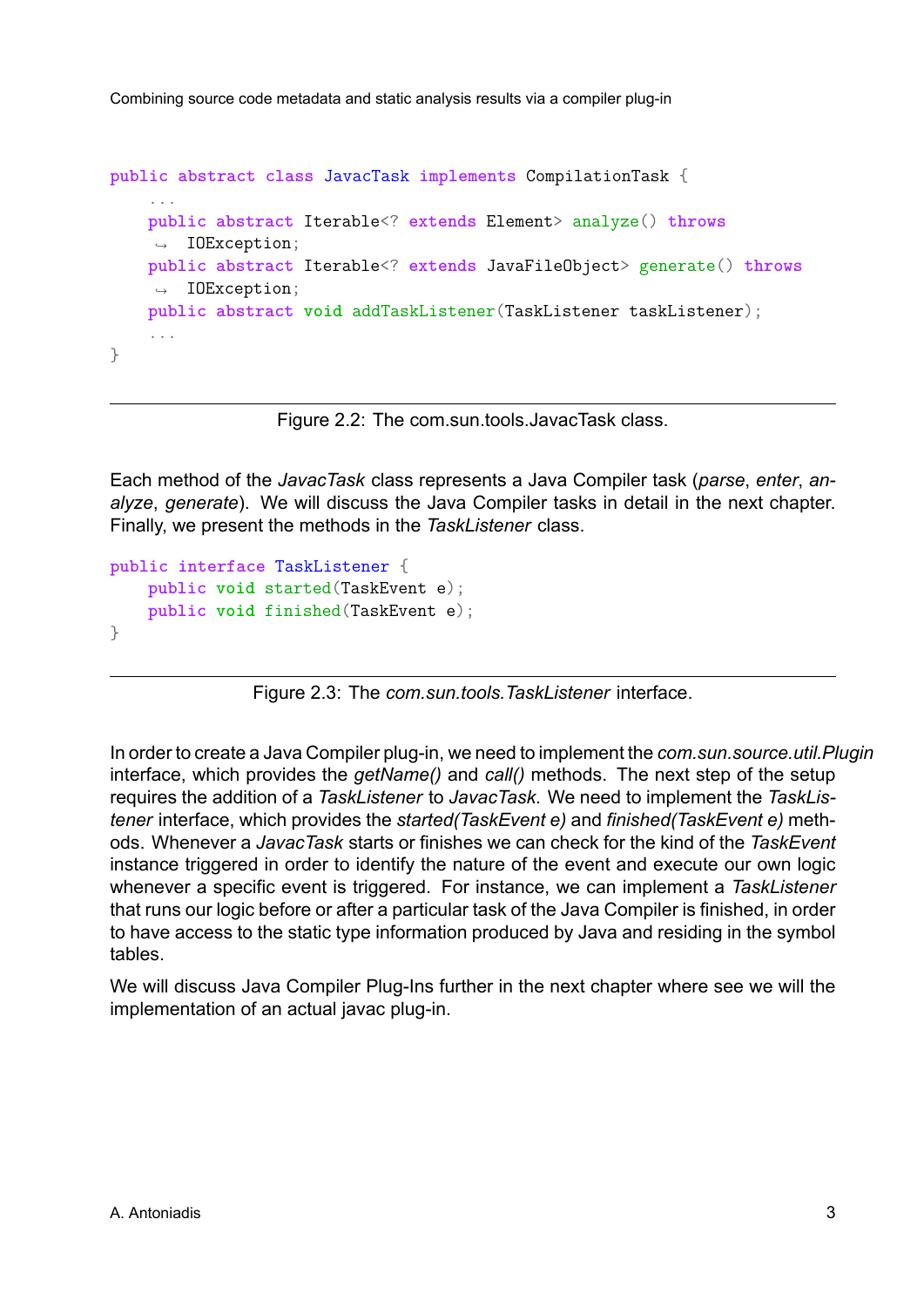## **3. DOOP**

<span id="page-14-0"></span>Doop [1] is a framework for pointer, or points-to, analysis of Java programs. It implements the variations of several different context-sensitive static analysis algorithms, written in Datalog.

From [the](#page-38-0) Doop website:

*"Doop builds on the idea of specifying pointer analysis algorithms declaratively, using Datalog: a logic-based language for defining (recursive) relations. Doop carries the declarative approach further than past work by describing the full end-to-end analysis in Datalog and optimizing aggressively through exposition of the representation of relations (for example indexing) to the Datalog language level. Doop uses the Datalog dialect and engine of LogicBlox."*

Among the advantages of Doop compared to alternative context-sensitive pointer analysis frameworks, is that Doop is faster and provides better scalability. Also, with comparable context-sensitivity features, Doop achieves better precision when handling some Java features (for example exceptions and reflection) than alternatives.

### **3.1 Fact Generation and Analysis Entity Ids**

<span id="page-14-1"></span>Doop, before running a pointer or points-to analysis, invokes Soot to generate either Jimple (**J**ava s**imple**) or Shimple (an **S**sa version of J**imple**) intermediate representations. Jimple is a typed 3-address IR(Internal Representation) suitable for performing optimizations; it only has 15 statements. Doop takes the Jimple code as input and generates the facts. The facts are then imported into a database with multiple tables, so the analysis rules can process them. Shimple is an SSA-version of Jimple; first Jimple is generated and then Soot applies a group of transformations to Jimple body to create Shimple.

The fact generation process is of great importance for our Java Compiler plug-in, since it defines how each entity of the analysis is represented in the database with a unique key. The rules of the analysis will produce new relations between these facts, so the Java Compiler needs to correctly produce metadata that will match the analysis facts.

In the following figures we present a small subset of the analysis facts. In the chapter we explain how the *doop-jcplugin* produces metadata matching the ids of the analysis entities.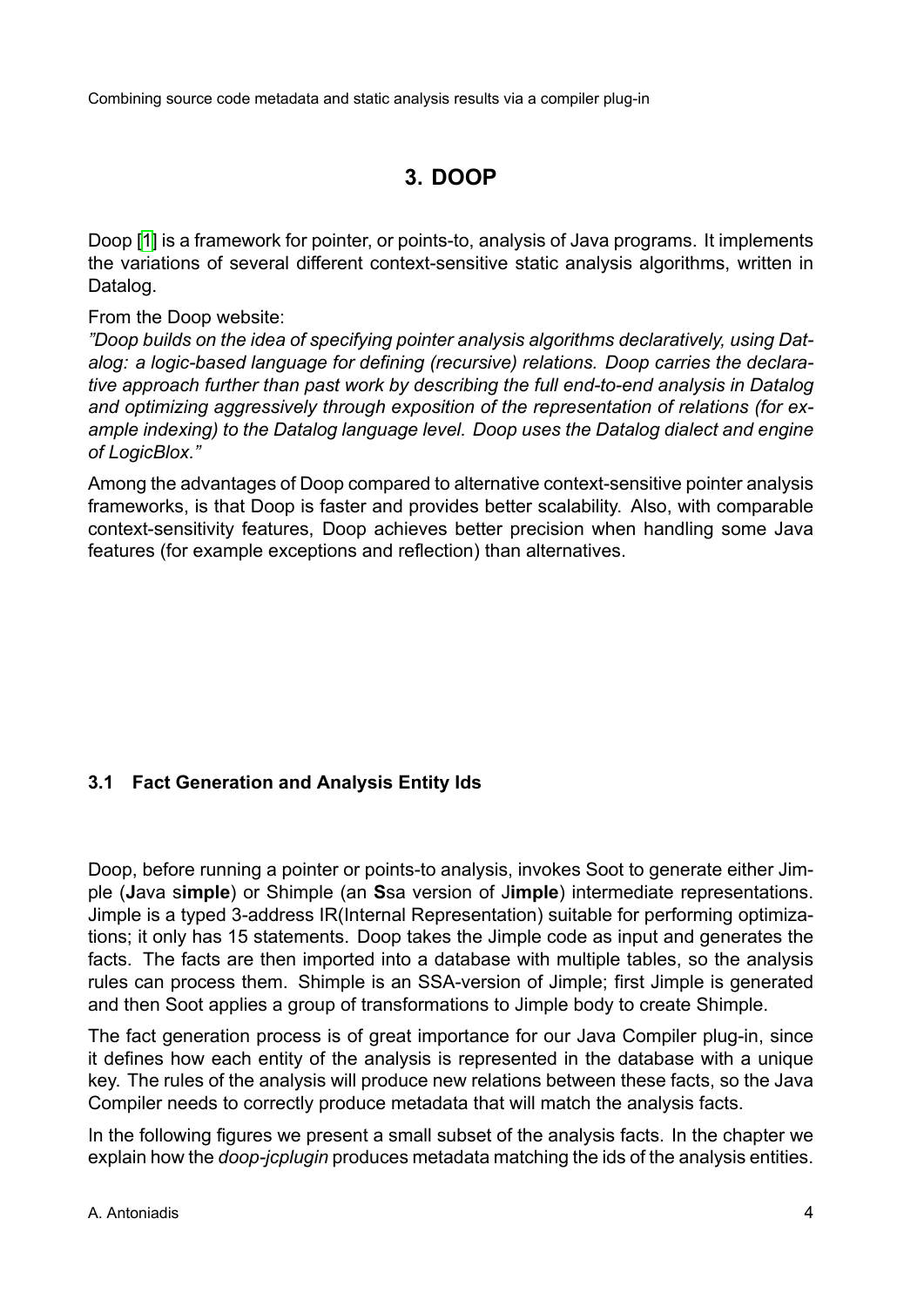```
...
Main.main/globalMap
Main.main/args
<typechecking.GlobalSymbolTableMaker: java.lang.String
,→ visit(syntaxtree.NodeList,java.lang.String)>/@this
<typechecking.GlobalSymbolTableMaker: java.lang.String
,→ visit(syntaxtree.PlusExpression,java.lang.String)>/@this
...
```


Figure 3.1 presents some of the variable facts. The variables *args* and *globalMap* are a parameter and a local variable respectively in the *main* method of class *Main* on the default package. Since there is only one *main* method defined in class *Main* the method name is enoug[h to](#page-15-0) distinguish the method. The same is not true for the next two variables, *this* defined in two overloaded *visit* methods. In order to distinguish them we need the full method signature, along with the declaring class. <typechecking.GlobalSymbolTableMaker: java.lang.String visit(syntaxtree.PrimaryExpression,java.lang.String)>

```
...
<Main: void main(java.lang.String[])>
<typechecking.GlobalSymbolTableMaker: java.lang.String
,→ visit(syntaxtree.NodeList,java.lang.String)>
<typechecking.GlobalSymbolTableMaker: java.lang.String
,→ visit(syntaxtree.PlusExpression,java.lang.String)>
...
```
Figure 3.2: A subset of the facts produced for the methods of a program.

Figure 3.2 presents some of the method facts. All methods are represented by their full signature in Doop.

```
...
<MiniJavaParser.JJCalls: int arg>
<MiniJavaParser: Token jj_scanpos>
...
```
Figure 3.3: A subset of the facts produced for the fields of a program.

Figure 3.3 presents some of the field facts. All methods are represented by their full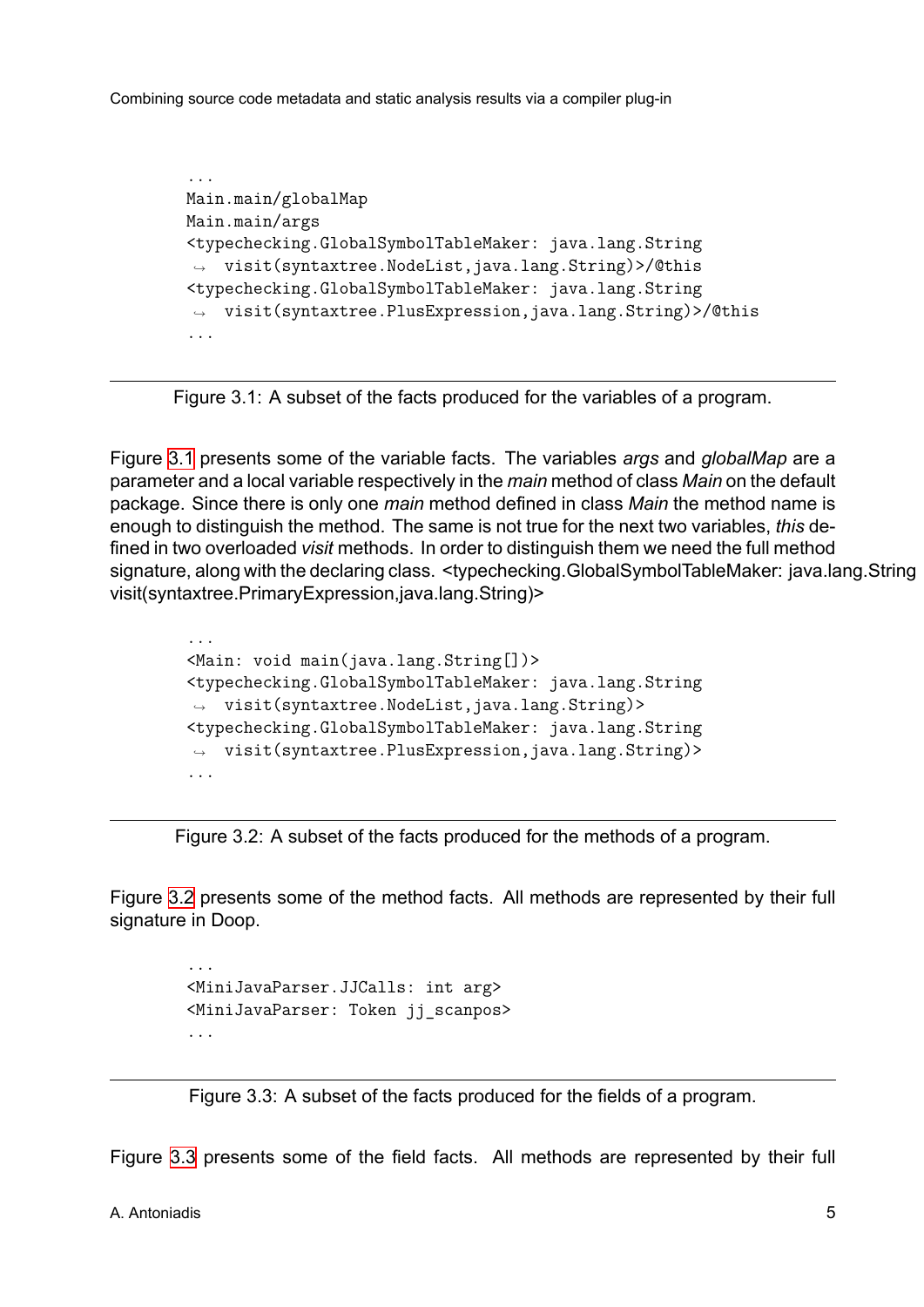signature in Doop. The field signature consists of the fully qualified name of the field's declaring class, followed by ":", followed by the field's type and the field's name.

We formalize these conventions in the next chapter, where we present the necessary transformations to match the Doop entity ids.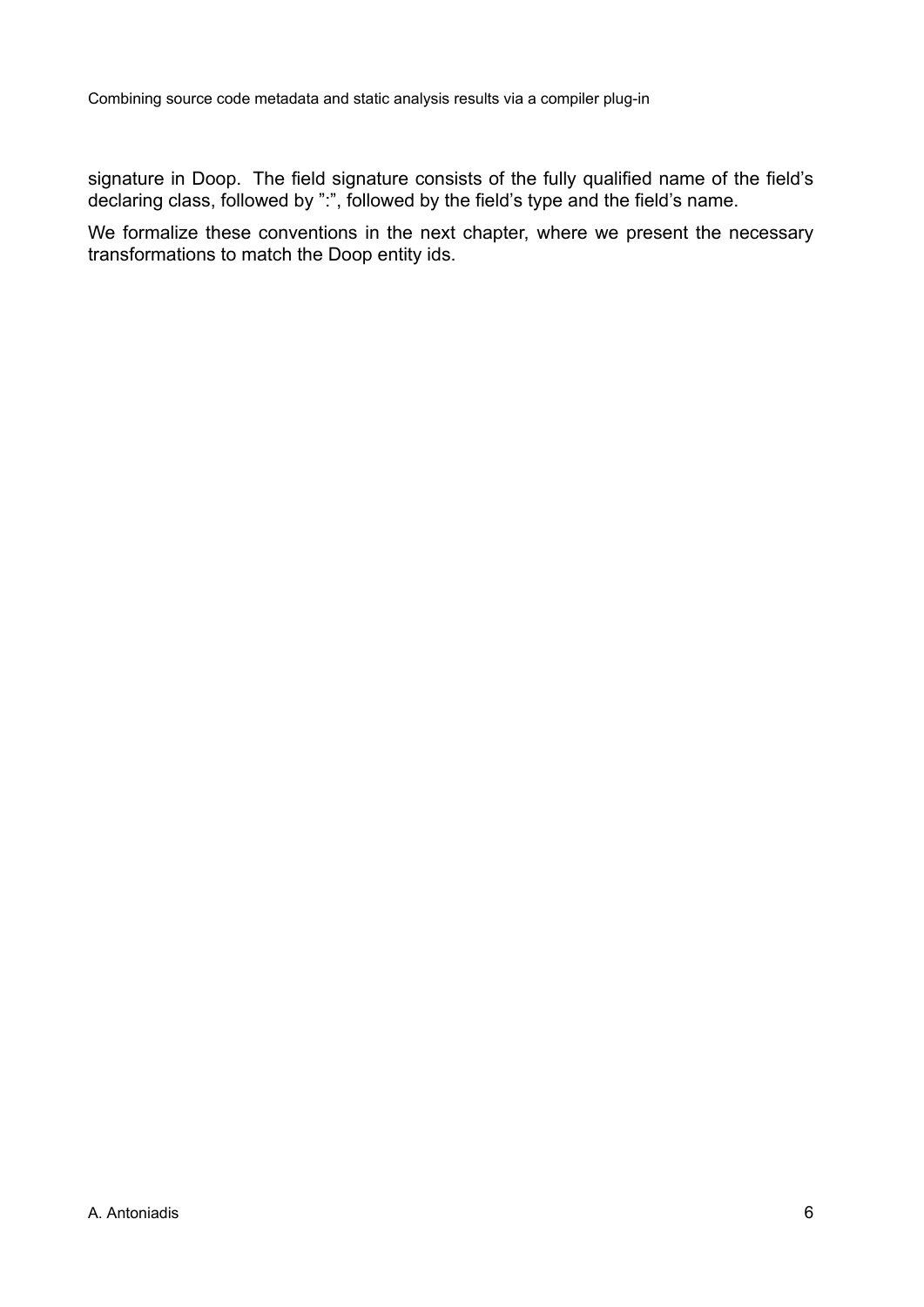# **4. DOOP-JCPLUGIN**

#### <span id="page-17-1"></span><span id="page-17-0"></span>**4.1 Introduction - Java Compiler Compilation Phases**

The *doop-jcplugin* aims to extract static type information metadata given the source code of a program that can be compiled successfully. Before we proceed to present our own compilation phase we need to explain the default compilation phases of the Java Compiler.

The compilation of a program in the Java compiler consists of three phases:

- *Parse and Enter*: The compiler reads the files explicitly specified on the command line, parses them into ASTs, and enters externally visible definitions to the compiler's symbol tables.
- *Annotation Processing*: The compiler calls the annotation processors and restarts the compilation if new source files have been generated.
- *Analyze and Generate*: The compiler analyzes the ASTs and translates them into class files. If there are references to additional classes, then:
	- **–** If they are found on class files, the class files will be read to determine the definitions in that class.
	- **–** If they are found on source files, these files are added to the compilation process. The files will pass the parse and enter phase and then will be added to a *TO-DO* list for the *Analyze and Generate* phase.

#### <span id="page-17-2"></span>**4.2 Introducing our own compilation phase**

Our own compilation phase comes into play twice, performing two passes on the program AST. The first pass over the AST is executed before the *Generate* phase starts for a file. This pass only registers all the symbol declarations (classes, methods, fields, variables) in that file. The second pass of the AST is performed after the *Generate* phase finishes and registers all the occurrences of symbols in the code, that is, read/write occurrences for variables and fields, and also registers the invocations of methods and heap allocation, i.e., constructor invocations that are called after the creation of new objects.

Successful compilation is a strict requirement since Java Compiler will terminate if an error occurs, thus not reaching the *Generate* phase of the compilation process. In order to extract the metadata we need to access the symbol tables and also resolve external references, therefore we need all the previous phases to have finished. In particular, the source code elements we are interested in for the time being are classes, variables, fields, methods, heap allocations and method invocations.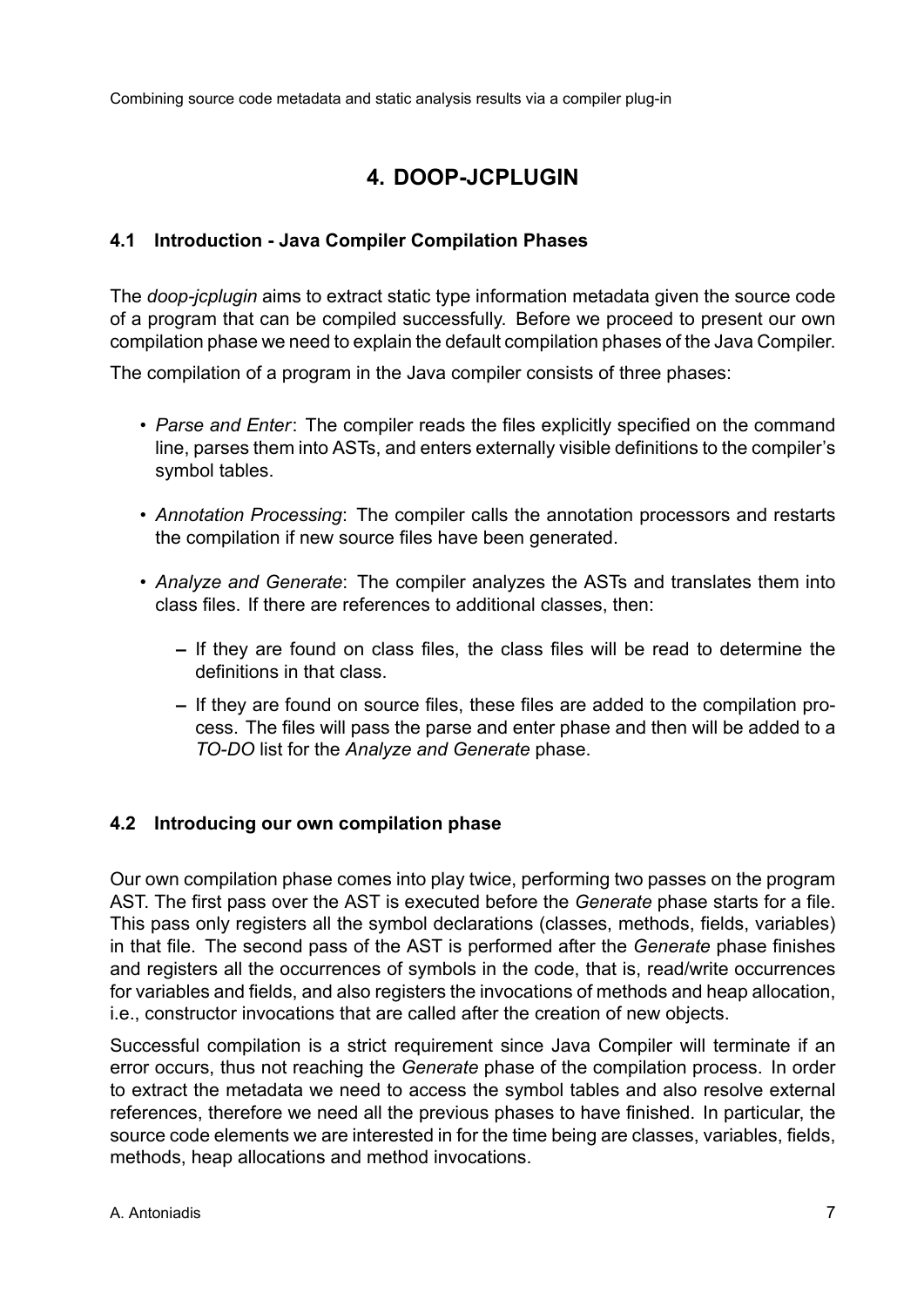#### **4.3 Invoking our own compilation phase**

<span id="page-18-0"></span>In this section we first describe how the *doop-jcplugin* is invoked before and after the *Generate* task for each compilation unit and then we discuss the internals of the plug-in procedures, the conventions it follows in order to produce metadata which can be used by Doop and the caveats of trying to produce metadata which need to match an internal representation produced by processing the Java bytecode.

The requirement for a Java Compiler plug-in in order to implement a web-based source code viewer is the loss of information at bytecode level. The bytecode can only maintain line number information about variables, methods, etc, while in our case we need the exact coordinates at which a source code symbol begins and ends. This information can be preserved by exploring the symbol tables produced by a Java compiler, and the Java 8 Compiler provides the proper infrastructure in order to implement a new compilation phase that extracts information about every symbol as we traverse the AST of the program with customized visitors.

```
public class DoopJcPlugin implements Plugin {
    @Override
   public String getName() {
       return "DoopJcPlugin";
    }
    @Override
   public void init(JavacTask task, String... args) {
        ...
        Task.addTaskListener(new DoopJcPluginTaskListener());
   }
}
```


As we already explained in the previous chapter, our *DoopJcPlugin* class (Figure 4.1) must implement the *Plugin* interface. We also add a *DoopJcPluginTaskListener* object to the current task being processed.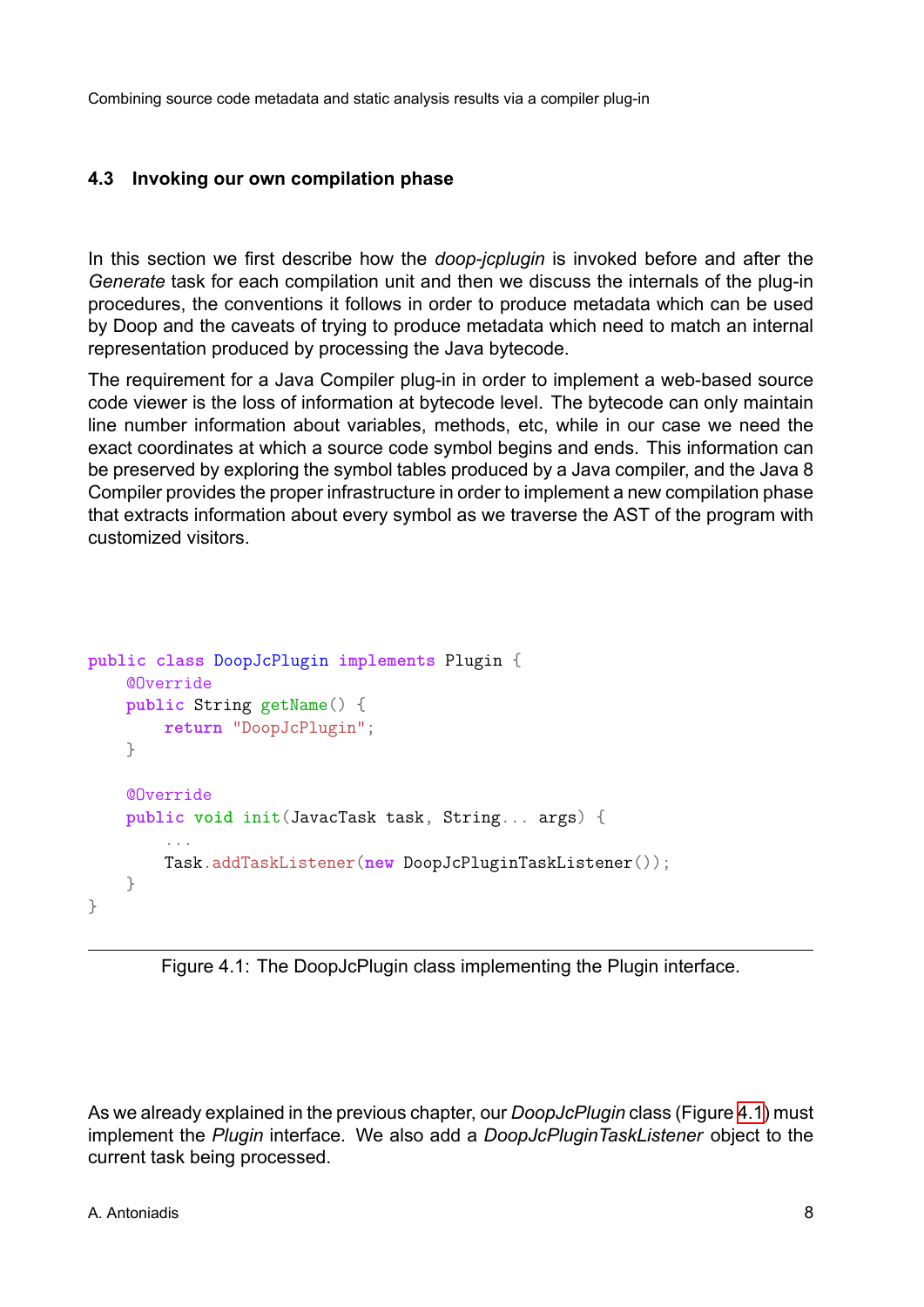```
class DoopJcPluginTaskListener implements TaskListener {
    private final Reporter reporter;
    ...
    @Override
    public void started(TaskEvent arg0) {
        if (arg0.getKind().equals(GENERATE)) {
            if (!processedFiles.contains(arg0.getSourceFile().getName())) {
                /*
                Get the AST root for this source code file.
                */
                JCTree treeRoot = (JCTree) arg0.getCompilationUnit();
                String sourceFileName = getName(arg0.getSourceFile().getName());
                String sourceFilePath = (arg0.getCompilationUnit().getPackageName() + "."
                 ,→ + sourceFileName).replaceFirst("^null\\.", "");
                LineMap lineMap = arg0.getCompilationUnit().getLineMap();
                SourceFileReport report = new SourceFileReport();
                /* Declaration scanner pass */
                treeRoot.accept(new DeclarationScanner(sourceFilePath, lineMap,
                 ,→ varSymbolMap, report));
                fileMap.put(arg0.getSourceFile().getName(), report);
            }
        }
    }
    @Override
    public void finished(TaskEvent arg0) {
        if (arg0.getKind().equals(GENERATE)) {
            if (!processedFiles.contains(arg0.getSourceFile().getName())) {
                processedFiles.add(arg0.getSourceFile().getName());
                /*
                * Get the AST root for this source code file.
                */
                JCTree treeRoot = (JCTree) arg0.getCompilationUnit();
                String sourceFileName = getName(arg0.getSourceFile().getName());
                String sourceFilePath = (\text{arg0.getCompilationUnit}() . \text{getPackageName}() + ".,→ + sourceFileName).replaceFirst("^null\\.", "");
                LineMap lineMap = arg0.getCompilationUnit().getLineMap();
                /* Deep scanner pass */
                treeRoot.accept(new DeepScanner(sourceFilePath, lineMap, varSymbolMap,
                 ,→ fileMap.get(arg0.getSourceFile().getName())));
            }
        }
    }
}
```


The *doop-jcplugin* is invoked very straightforwardly. The *DoopJcPluginTaskListener* (Figure 4.2) object we create implements both the *started()* and the *finished()* method of the *TaskListener* interface, since our aim is to invoke our own compilation phase before and af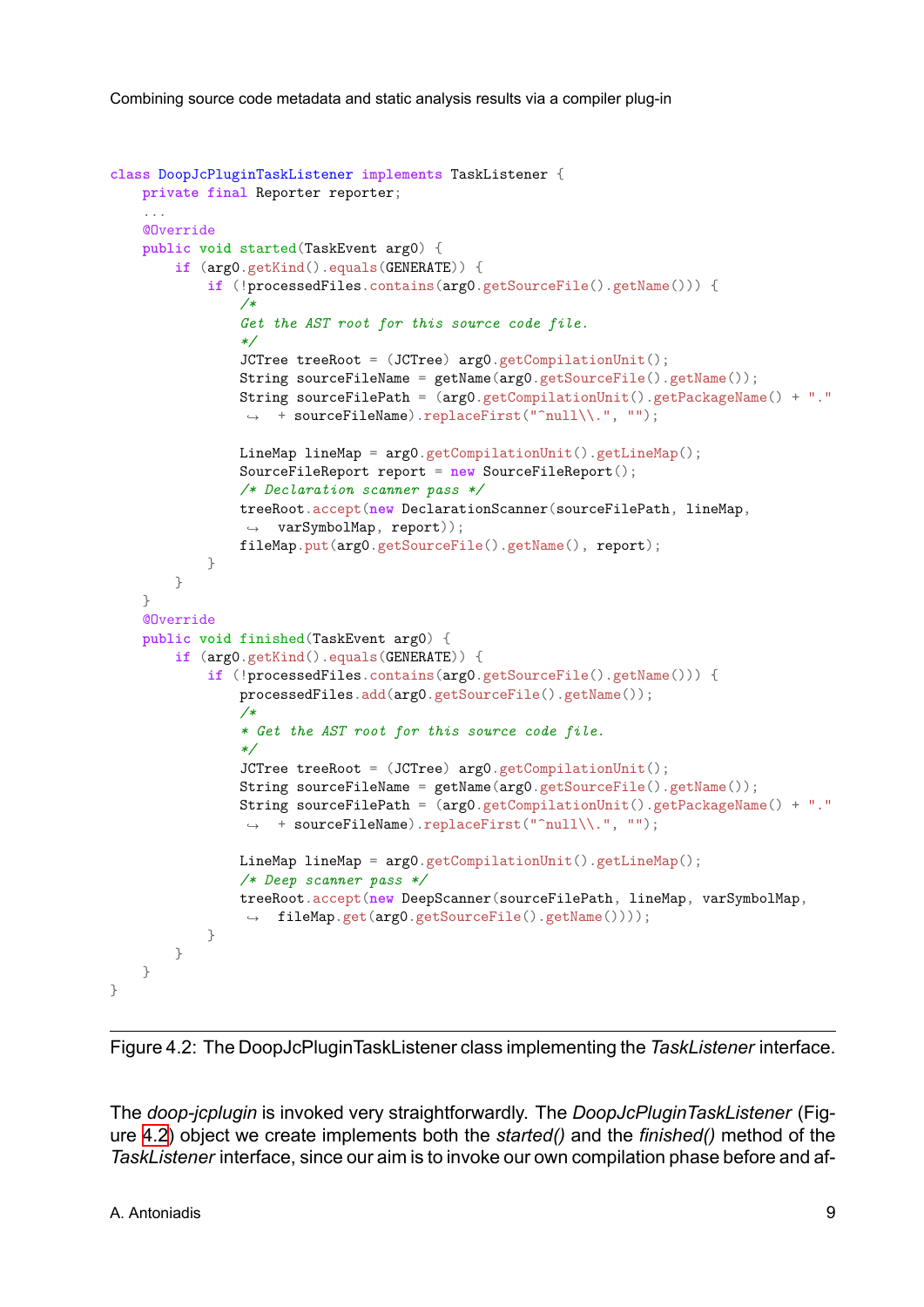ter the *Generate* task of the compiler. The *finished()* method of the *DoopJcPluginTaskListener* will be called every time an event indicating the start of a compiler task is triggered. The *finished()* method of the *DoopJcPluginTaskListener* will be called every time an event indicating the end of a task is triggered. In our case these events are the start and the end of *Generate* task for each compilation unit (source file).

At the start of the *Generate* phase, we execute the first part of our own logic. To accomplish that we need to perform the following steps.

First, we need to get the *LineMap* of the compilation unit. This *LineMap* is an interface which maps the position of a symbol as found in the symbol table to actual lines and columns in the source file.

Afterwards, we call the *accept()* method of the root node of the AST passing as argument our *SymbolScanner* visitor [3] with the source file name and the *LineMap* object as arguments. From here on, our own compilation phase begins. The *SymbolScanner* visitor visits all the declarations of symbols and registers them in our own structures.

The second part of our co[mp](#page-38-2)ilation phase executes after the end of the *Generate* task for a compilation unit. Once again we use the *LineMap* in order to map symbol positions to actual lines and columns in the source code. We then invoke our second visitor, the *DeepScanner* visitor, which associates symbol occurrences with symbol declarations and also registers method invocations and heap allocations.

In the upcoming sections of this chapter we will focus on the use of the internal API to get information from the symbol tables and on the transformation logic necessary to conform to the conventions enforced by Doop in order to produce metadata which can be easily matched with Doop analysis results.

### **4.4 Output Data Model**

<span id="page-20-0"></span>After a successful invocation, the *doop-jcplugin* produces a report with all the found classes, variables, fields, methods, the occurrences of fields or variables within a method body, method invocations and heap allocations. Before proceeding to explain how exactly each of these symbols is handled we present the data model describing the relationships between these symbols. Each symbol is represented in the *doop-jcplugin* as a Java object with a unique id. The rest of the fields of each Java object are all related metadata extracted from the symbol tables of the Java compiler. However, we also need to represent relationships between program symbols. To accomplish this, we use points-to-parent references where necessary. Below we present the set of rules describing these relationships:

- A field object refers to its declaring class object using the id of that class object.
- A method object refers to its declaring class object.
- A variable object refers to its declaring method object.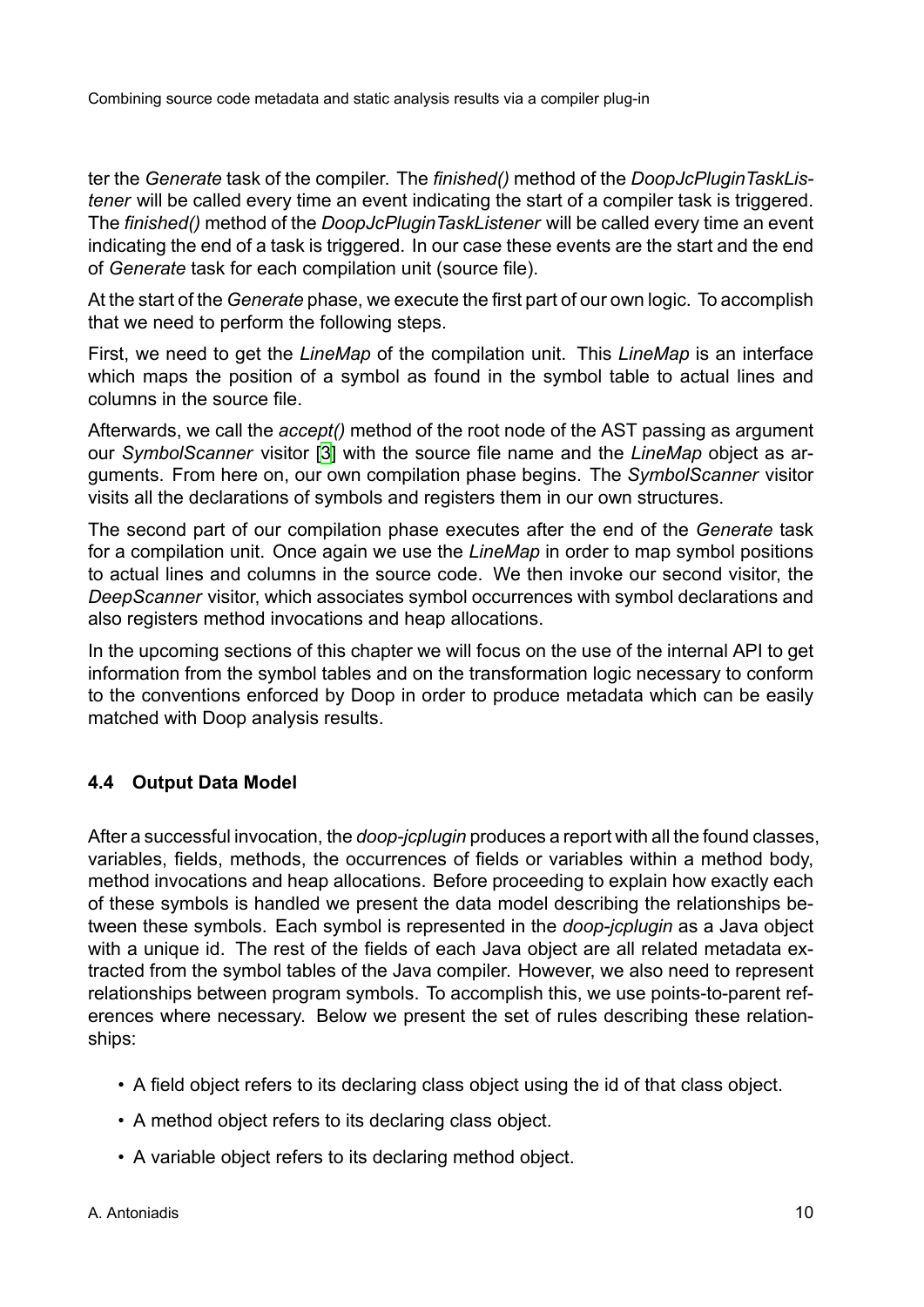- A field or variable occurrence refers the corresponding variable or field object.
- A method invocation object refers to the invoking method object.
- A heap allocation object refers to the allocating method object.

The following code snippets demonstrate the Java classes we created in order to represent the source code elements as Java objects.

```
@EqualsAndHashCode
public abstract class ItemImpl implements Item, GroovyObject {
   private static final String ID_FIELD = "id";
   public ItemImpl() {
        CallSite[] var1 = $getCallSiteArray();
       MetaClass var2 = this.$getStaticMetaClass();
       this.metaClass = var2;
   }
    ...
}
```
Figure 4.3: The abstract class *ItemImpl* implementing Item and GroovyObject.

All the elements in our data model are subtypes of the *ItemImpl* class. Objects of type *ItemImpl* represent items that will be stored in our NoSQL database. They also implement *toJSON()* and *fromJSON()* methods, since the Java objects need to be converted to JSON objects [2] before we save them to our storage.

```
public abstract class Element extends ItemImpl {
    private String id;
    ...
    public String getId() {
        return this.id;
    }
    public void setId(String var1) {
        this.id = var1;
    }
}
```
Figure 4.4: The *Element* class.

The *Element* class implements *ItemImpl* and is the parent class of all the source elements. The id field is used to identify each element uniquely.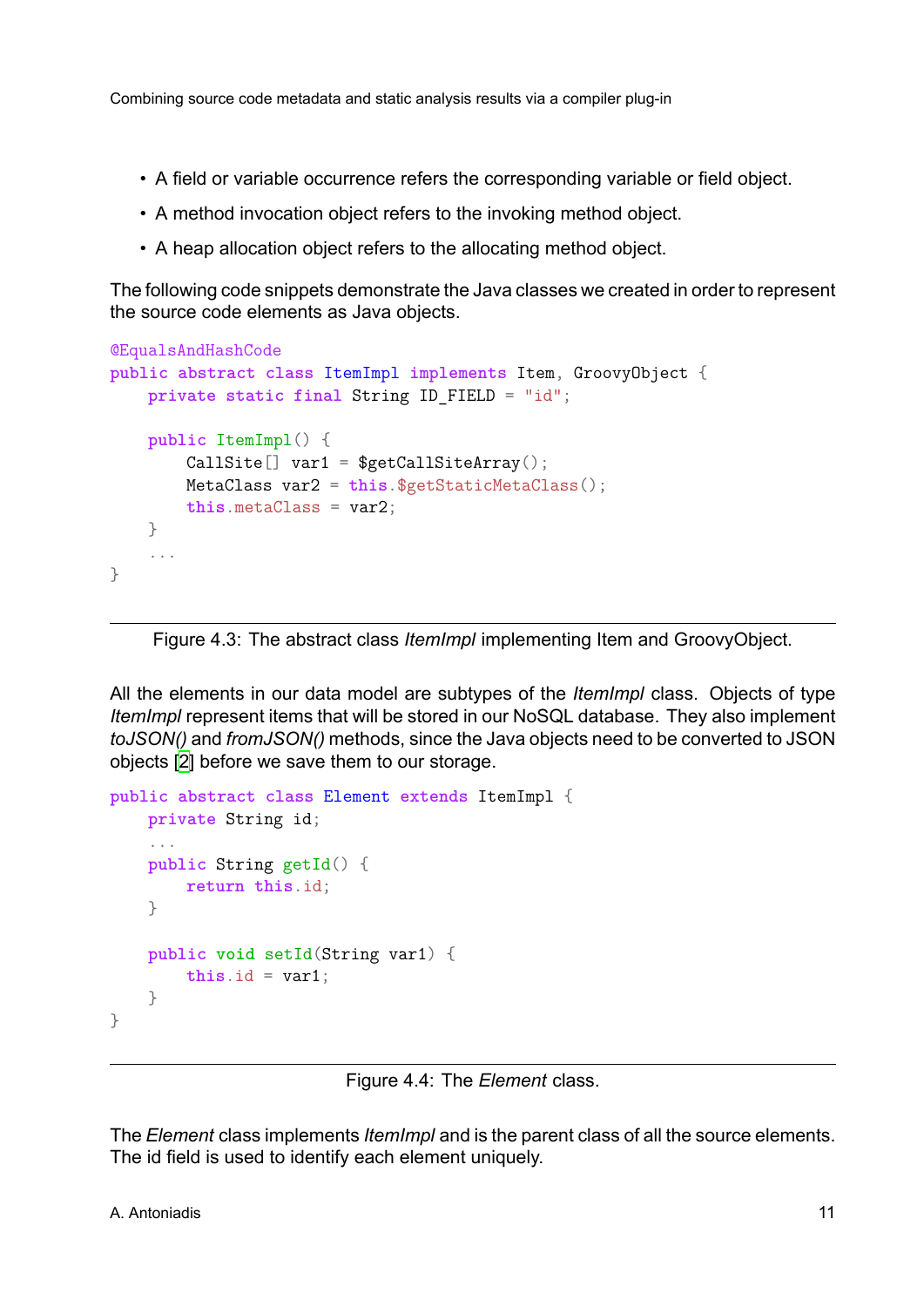```
public class Class extends Symbol {
    private String name;
    private String packageName;
   private boolean isInterface;
    private boolean isEnum;
   private boolean isInner;
   private boolean isAnonymous;
    ...
}
```
Figure 4.5: The *Class* class representing class declarations.

The *Class* class represents the declarations. Its fields hold information about the name of the class, the package name of the class, whether the class is an interface, since classes and interfaces are represented by the same symbol in the Java Compiler, whether it is an Enum, an inner class, or an anonymous class.

```
public class Position implements GroovyObject {
    private long startLine;
   private long startColumn;
   private long endLine;
   private long endColumn;
    ...
}
```


The *Position* classes represents the position of the symbol, keeping its start line, start column, end line, and end column.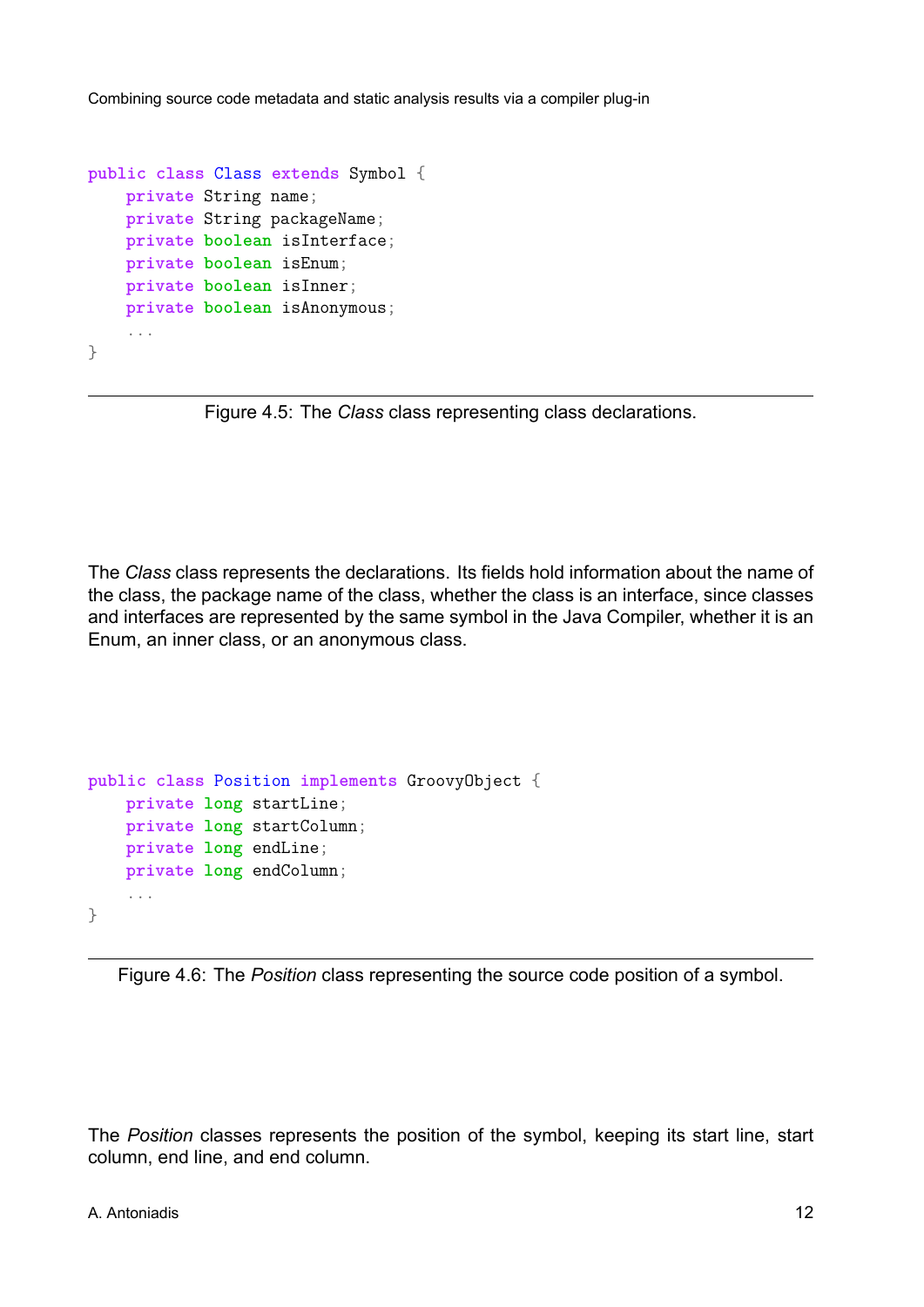```
public class Variable extends Symbol {
    private String name;
    private String doopName;
    private String type;
   private String declaringMethodID;
    private boolean isLocal;
    private boolean isParameter;
    ...
}
public class Field extends Symbol {
   private String signature;
   private String type;
    private String declaringClassID;
    private boolean isStatic;
    ...
}
```
Figure 4.7: The *Variable* and *Field* classes representing class and field declarations.

The *Variable* (Figure 4.7) represents variable declarations. Its fields include the name of the of the variable, the name of the variable entity in Doop, the type of the variable, its declaring method id and whether the variable is a local variable or a parameter. The *Field* class (Figure 4.7) rep[rese](#page-23-0)nts field declarations. Its fields include the name of the signature of the field, the type of the field, the id of the declaring class and whether the field is static or not.

```
public class Occurrence extends Symbol {
    private String symbolID;
    private OccurrenceType occurrenceType;
    ...
}
public enum OccurrenceType implements GroovyObject {
    READ,
    WRITE,
    IMPORT,
    EXTEND;
    ...
}
```
Figure 4.8: The *Occurrence* class representing read and write occurrences of variables and fields.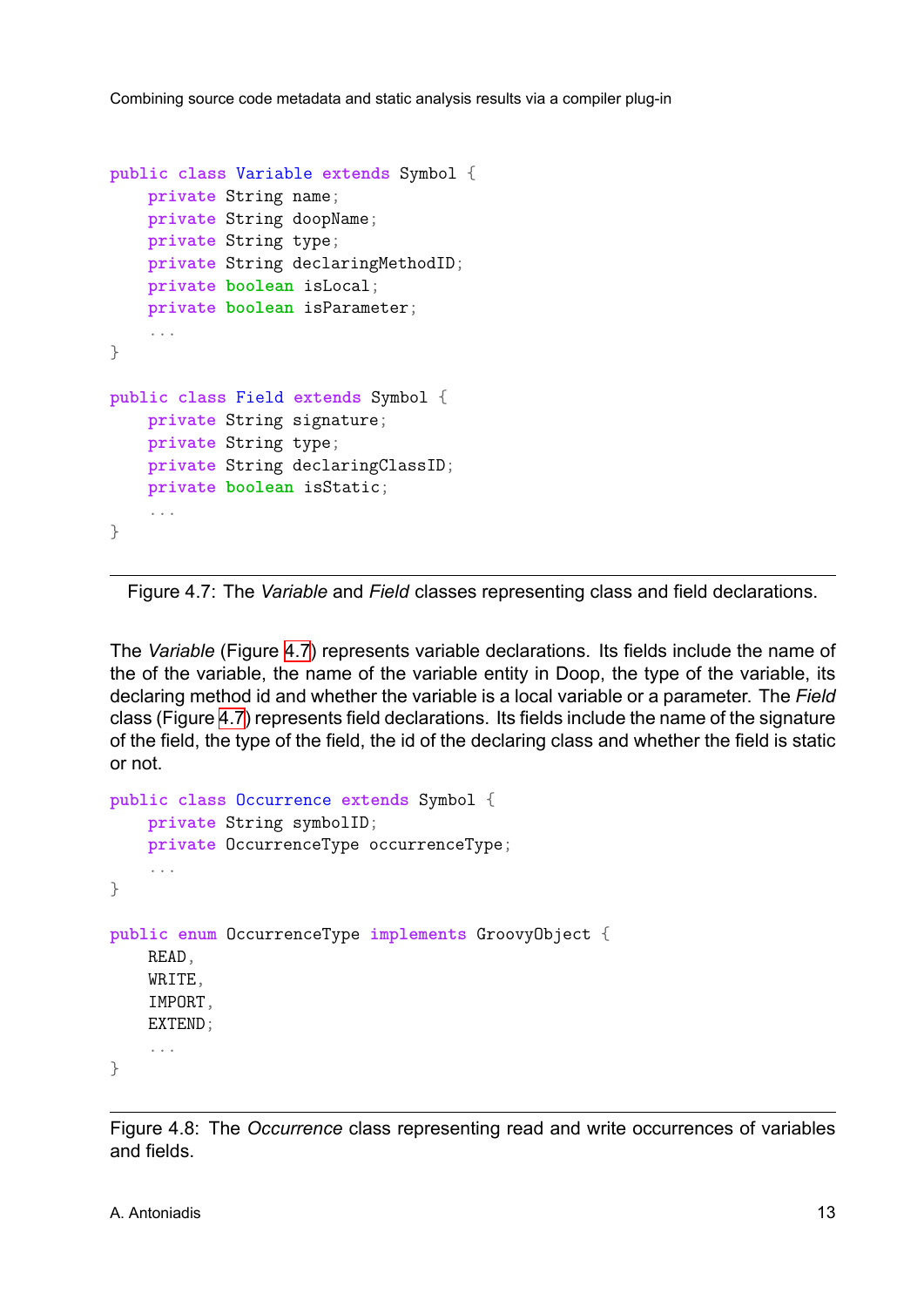The *Occurrence* class represents read and write occurrences of variables and fields, import occurrences for packages and extend occurrences for classes.

```
public class Method extends Symbol {
   private String name;
   private String declaringClassID;
   private String returnType;
   private String doopSignature;
   private String doopCompactName;
   private String[] params;
   private String[] paramTypes;
   private boolean isStatic;
    ...
}
```
Figure 4.9: The *Method* class representing method declarations.

The *Method* class (Figure 4.9) represents method declarations. Its fields include the method name, the declaring class id, the rerturn type of the method, the method signature in Doop, the compact name of the method in Doop, the parameters of the method and their types, and whether th[e me](#page-24-0)thod is static or not.

```
public class MethodInvocation extends Symbol {
    private String doopID;
    private String invokingMethodID;
    ...
}
```
Figure 4.10: The *MethodInvocation* class representing method invocations.

```
public class HeapAllocation extends Symbol {
    private String type;
    private String allocatingMethodID;
    private String doopID;
    ...
}
```
Figure 4.11: The *HeapAllocation* class representing heap allocations.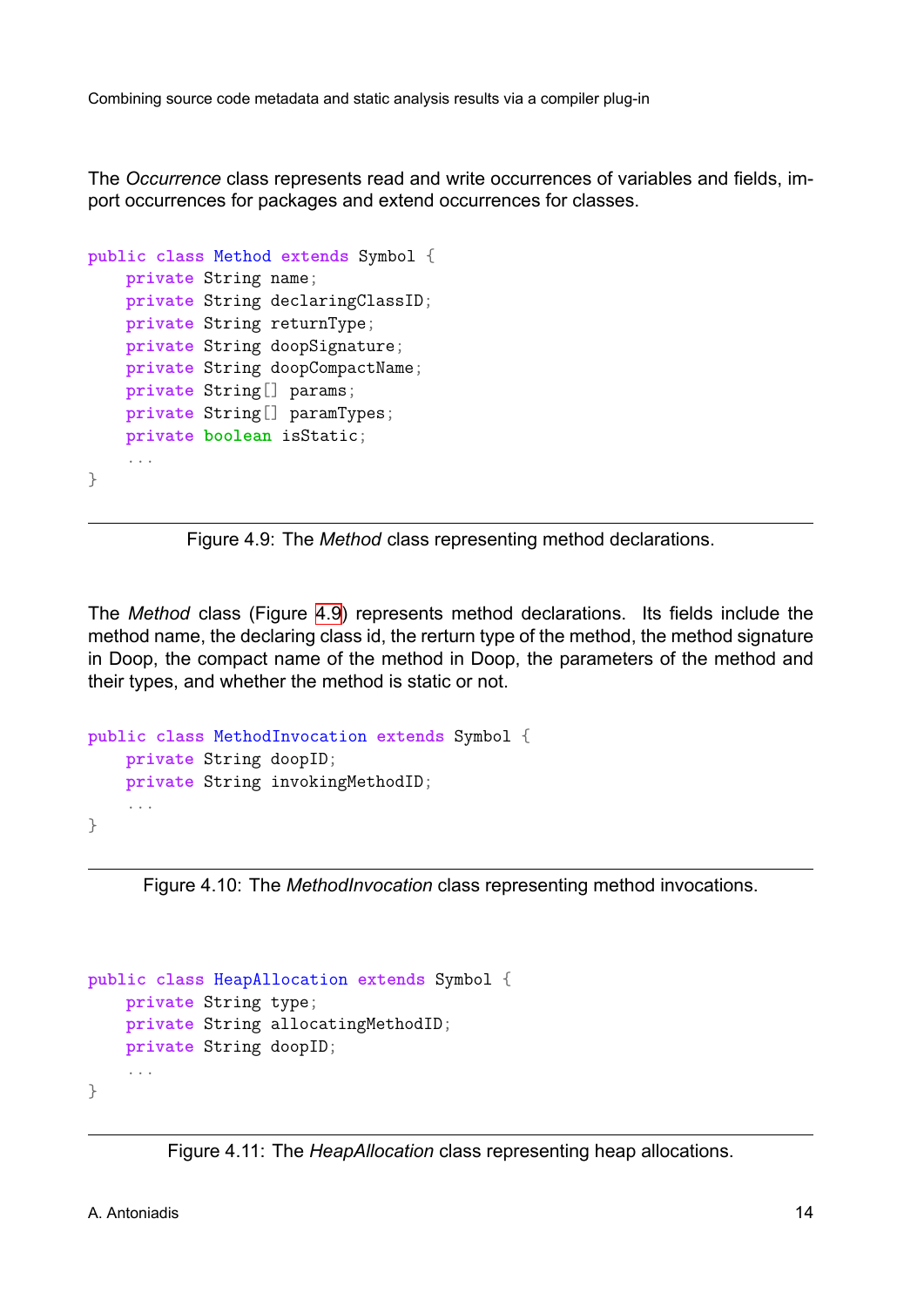### **4.5 Classes**

<span id="page-25-0"></span>In order to record all the found classes we have to override the *visitClassDef(JCClassDecl tree)* method of the *TreeScanner* interface. All the nodes of the AST that refer to actual symbols in the symbol table contain a field with signature *sym* and type *{\*}Symbol* which is a subtype of the abstract *Symbol* class.

In the case of an object of type *JCClassDecl*, the field with signature *sym* is an instance of the *ClassSymbol* class. For a class declaration the necessary metadata is the position of the declaration (starting and ending coordinates), the source file name, the full package name, and whether the class is an interface, enum, inner or an anonymous class.

The *Symbol* class provides several methods among which we can find all the methods that return information about the characteristics of a type. For instance, whether it is an enum, an interface, an anonymous class, or an inner class. However most of these methods are not unique to the *ClassSymbol* class since they are part of the *Symbol* class, which is an unexpected design choice. The following snippet shows the implementations of some of the methods we need to use and some others like *isConstructor()* that are too specific to be part of the *Symbol* class.

Figure 4.12 demonstrates how we create an object of type *Class*, which represents a class declaration in our data model. It also shows how the *LineMap* instance provided to the visitor is used to get the source code coordinates of the class declaration.

```
/*
* Visit class declaration AST node.
*/
@Override
public void visitClassDef(JCClassDecl tree) {
   Map<String, Integer> methodNamesMap;
   Position position = new Position(lineMap.getLineNumber(tree.pos),
     lineMap.getColumnNumber(tree.pos), lineMap.getColumnNumber(tree.pos) +
,→
     tree.sym.name.toString().length());
,→
    currentClass = new Class(position, sourceFileName, tree.sym.name.toString(),
     tree.sym.packge().fullname.toString(), tree.sym.isInterface(),
,→
     tree.sym.isEnum(), tree.sym.isStatic(), tree.sym.isInner(),
,→
     tree.sym.isAnonymous());
,→
    ...
}
```
Figure 4.13: The *visitClassDef()* method.

Finally, we keep track of all the methods in order to identify overloaded methods. We will explain why this is necessary in the upcoming sections that concern methods and method invocations.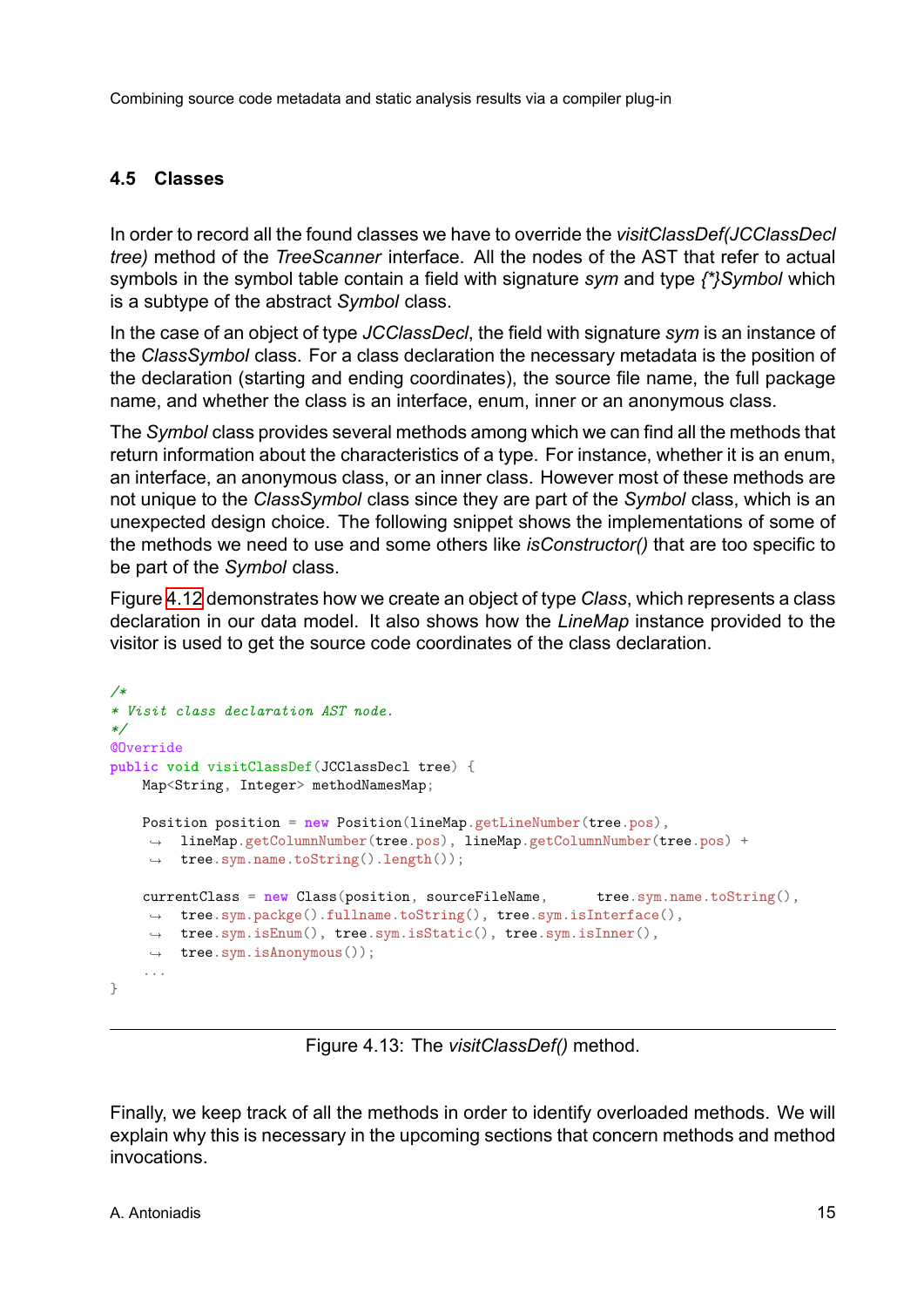```
public abstract class Symbol extends AnnoConstruct implements Element {
    public int kind;
    public long flags_field;
    public Name name;
    public Type type;
    public Symbol owner;
    public Symbol.Completer completer;
    public Type erasure_field;
    protected SymbolMetadata metadata;
    ...
    public boolean isInterface() {
        return (this.flags() & 512L) != 0L;
    }
    public boolean isPrivate() {
        return (this.flags_field & 7L) == 2L;
    \mathfrak{g}public boolean isEnum() {
       return (this.flags() & 16384L) != 0L;
    }
    public boolean isLocal() {
       return (this.owner.kind & 20) != 0 || this.owner.kind == 2 && this.owner.isLocal();
    }
    public boolean isAnonymous() {
        return this.name.isEmpty();
    }
    public boolean isConstructor() {
        return this.name == this.name.table.names.init;
    }
    public Name getQualifiedName() {
        return this.name;
    \lambdapublic boolean isInner() {
        return kind == 2 && type.getEnclosingType().hasTag(TypeTag.CLASS);
    }
}
```
Figure 4.12: The *Symbol* abstract class.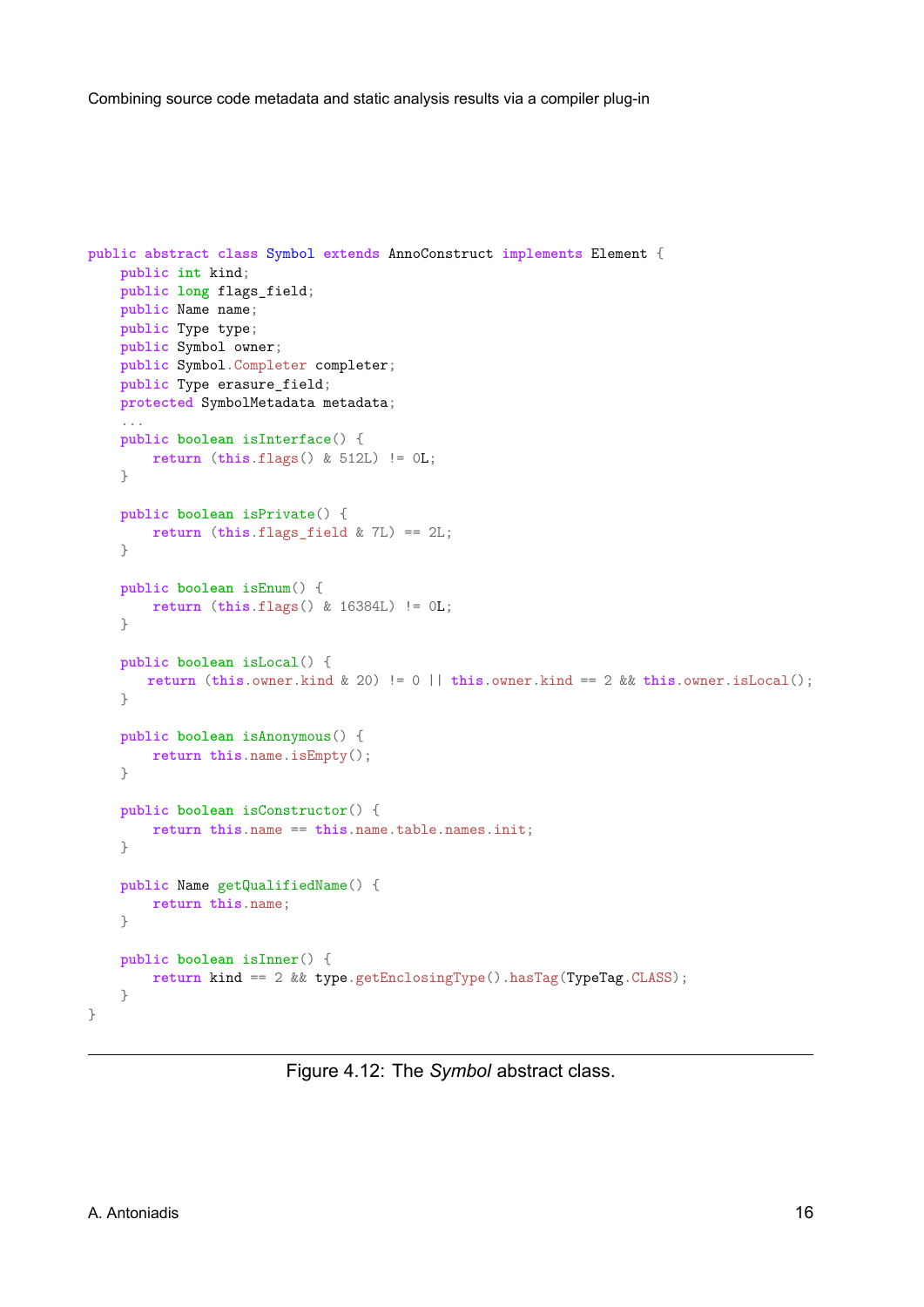### **4.6 Variables and Fields**

<span id="page-27-0"></span>We classify variables and fields in the same category because their declarations are visited by the same method, *visitVarDef(JCVariableDecl tree)* (Figure 4.14). The *sym* field of the tree node instance *tree* is of type *VariableSymbol* both for variables and fields. The first step is to distinguish fields and variables, since we will handle them differently. This section also introduces the first transformation rules in order to follow [the D](#page-29-0)oop conventions.

The format for field signatures consists of the fully qualified name of the class followed by the field name. The rest of the information we need is:

- the position of the field (mapped from the *pos* field of the tree node instance and adding the length of the field name to get the ending column),
- the name of the field,
- the field signature as represented textually in Doop,
- the type of the field, and
- the id of the declaring class of the field, since each field has to reference its declaring class and whether the field is static or not.

The format for a variable consists of (a) the fully qualified compact name of the declaring method of the variable in case the method is not overloaded and (b) the full method signature in case the method is overloaded, since we need to distinguish methods of the same class with the same name. This is the reason we had to identify overloaded methods earlier, while visiting the class declaration. The rest of the metadata for a variable are the following:

- the position of the variable,
- the name of the variable in the source code,
- the name of the variable in Doop textual representation,
- the type of the variable
- the id of the variable's declaring method, since each variable has to reference its declaring method, and
- whether the variable is a local variable or a parameter.

As we explained, this approach provides us only with the metadata regarding field and variable declarations. We also need to track all occurrences of each field and variable in the source code. In order to accomplish this, we created two more visitors, the *DefOccurrenceVisitor*, which records all the writes to a field or variable and *UseOccurrenceVisitor*,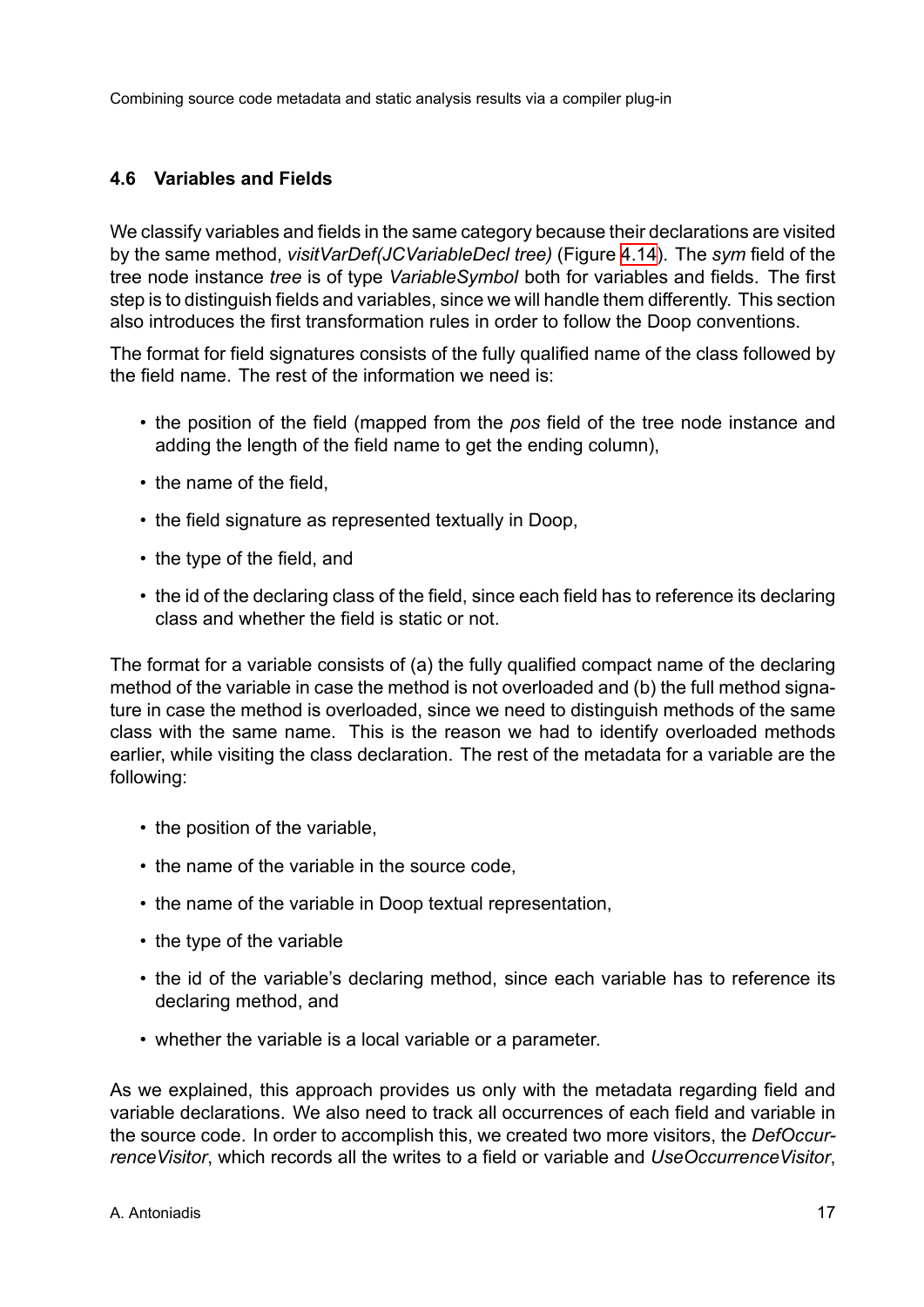which records all the reads of a field or variable. We distinguish the reads and writes based on the AST information — for instance occurrences in the left-hand-side of an assignment are writes to a variable or field, while the right-hand-side occurrences are reads. This however, can be a very complicated process since we need to ensure both that we report the correct occurrence type for each occurrence and that we don not miss any occurrence by accident due to not scanning a certain branch of the AST with the appropriate visitor. For instance, in an assignment like the following:

 $a.b.c.d.e = f.g;$ 

- The occurrence of *a* is a read of the variable a.
- The occurrences of *b*, *c* and *d* are reads of the corresponding fields.
- The occurrence of *e* is a write to the field *e*.
- The occurrence of *f* is a read of the variable *f*.
- The occurrence of *g* is a read of the field *g*.

#### <span id="page-28-0"></span>**4.7 Methods**

We handle method declarations by overriding the *visitMethodDef(JCMethodDecl tree)* method of *TreeScanner*. Constructors are handled differently than all other methods since their method name is always init. The metadata we record are the following:

- the position of the method declaration,
- the source file name where the method declaration is found,
- the name of the method,
- the id of the declaring class of the method since a method must reference its declaring class,
- the compact name of the method in Doop textual format,
- the full signature of the method in Doop textual format,
- the return type of the method.
- the parameter list of the method,
- the list of parameter types of the method,
- whether the method is static or not.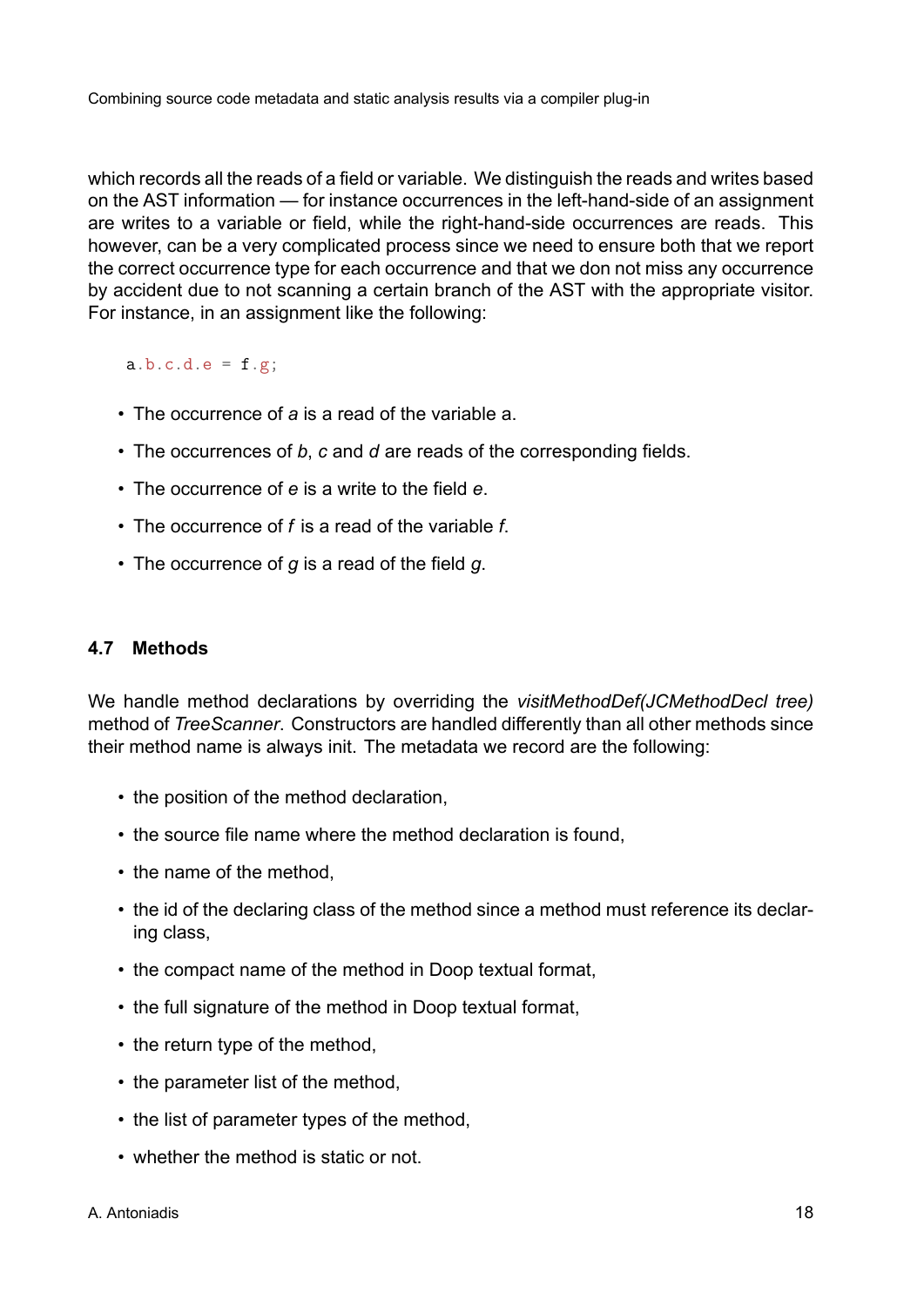```
/** Visit variable declaration AST node. **/
@Override
public void visitVarDef(JCVariableDecl tree) {
    if (tree.sym.getKind().toString().equals("FIELD")) {
       Position position = new Position(this.lineMap.getLineNumber(tree.pos),
         this.lineMap.getColumnNumber(tree.pos),
,→
         this.lineMap.getColumnNumber(tree.pos +
,→
         tree.sym.getQualifiedName().toString().length()));
,→
        String fieldName = tree.sym.name.toString();
        String fieldSignature = this.doopReprBuilder.buildDoopFieldSignature(tree.sym);
        Field field = new Field(position, sourceFileName, fieldName, fieldSignature,
        ,→ tree.sym.type.toString(), currentClass.getId(), tree.sym.isStatic());
        SourceFileReport.fieldList.add(field);
        varSymbolMap.put(tree.sym.hashCode(), field);
    }
    else {
        Position position = new Position(this.lineMap.getLineNumber(tree.pos),
         this.lineMap.getColumnNumber(tree.pos),
,→
         this.lineMap.getColumnNumber(tree.pos + tree.sym.name.toString().length()));
,→
        String varNameInDoop;
        if { (this.methodNamesPerClassMap.get(tree.sym.enclClass())
                .get(curMethSym.getQualifiedName().toString()) > 1)
            varNameInDoop = this.doopReprBuilder.buildDoopVarName(curMethDoopSig,
            ,→ tree.sym.getQualifiedName().toString());
        }
        else {
            varNameInDoop = this.doopReprBuilder.buildDoopVarName(curMethCompactName,
            ,→ tree.sym.getQualifiedName().toString());
            Variable variable = new Variable(position, sourceFileName,
             tree.sym.name.toString(), varNameInDoop, tree.sym.type.toString(),
,→
             currentMethod.getId(), isLocal, isParameter);
,→
            SourceFileReport.variableList.add(variable);
            varSymbolMap.put(tree.sym.hashCode(), variable);
        }
            ...
    }
}
```
Figure 4.14: The *visitVarDef()* method for variable and field declarations.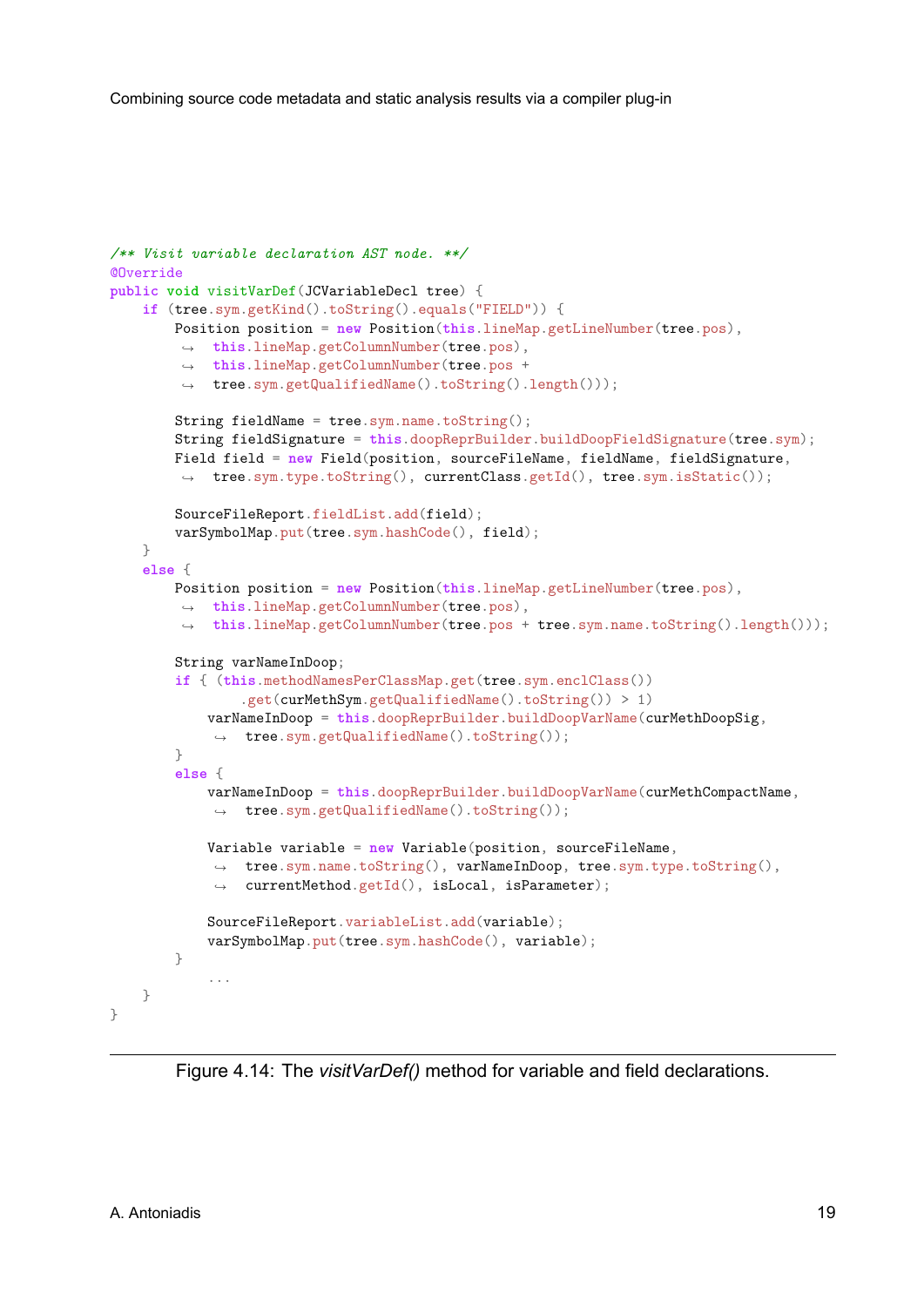#### **4.8 Method Invocations**

<span id="page-30-0"></span>The deep-scanner visitor is responsbile for scanning the method body of each method declaration in order to find heap allocations (i.e., constructor/special method invocations) and normal method invocations (virtual or static). If the invoked method is not overloaded, the invocation text representation will consist of its compact name followed by a slash and a counter *n*, which indicates that this is the  $(n + 1)$ <sup>th</sup> invocation of this particular method within the current method body. The same rule applies for overloaded methods with the exception that we use the full method signature as we did in the case of method declarations. In order to keep track of method invocations, we keep a map of *MethodSymbol* objects to the number of invocations found for each symbol.

Constructors are handled slightly differently, since there is only one counter for all the different constructor invocations within the current method body and we have to increase it every time we encounter a constructor invocation.

### **4.9 Heap Allocations**

<span id="page-30-1"></span>Whenever the deep scanner visitor encounters a constructor invocation, we also need to record an abstract heap allocation object of the class whose constructor was invoked. The heap allocation id consists of the allocating method signature, followed by "new", followed by the fully qualified type of the allocation, a slash and a counter *n*, which indicates the  $(n+1)$ <sup>th</sup> occurrence of this particular heap allocation of type T in the current method body. We also record the position, the type of the heap allocation and the current method id, since a heap allocation must reference the allocating method.

In Figure 4.15 we present the functions that perform the transformation in order to produce entity ids for Doop().

#### **4.10 C[aveat](#page-31-0)s**

The main difficulties we have encountered in this project are related to three different parameters.

• The process of identifying the correct representation of ids by inspecting the IR produced by the bytecode and covering corner cases, such as Java idioms, erased generics, different transformation rules for inner and anonymous classes is very difficult. This has led to mismatches between analysis entity ids and plug-in metadata object ids leading to loss of information. For instance any *ArrayList<T>* type where *T* is a type will appear as *ArrayList* where its type occurs in the bytecode since *T* will be erased to *Object*. Another example is the naming scheme for nested classes. Instead of *com.anantoni.demo.Klass.NestedKlass* we need to convert all the dots af-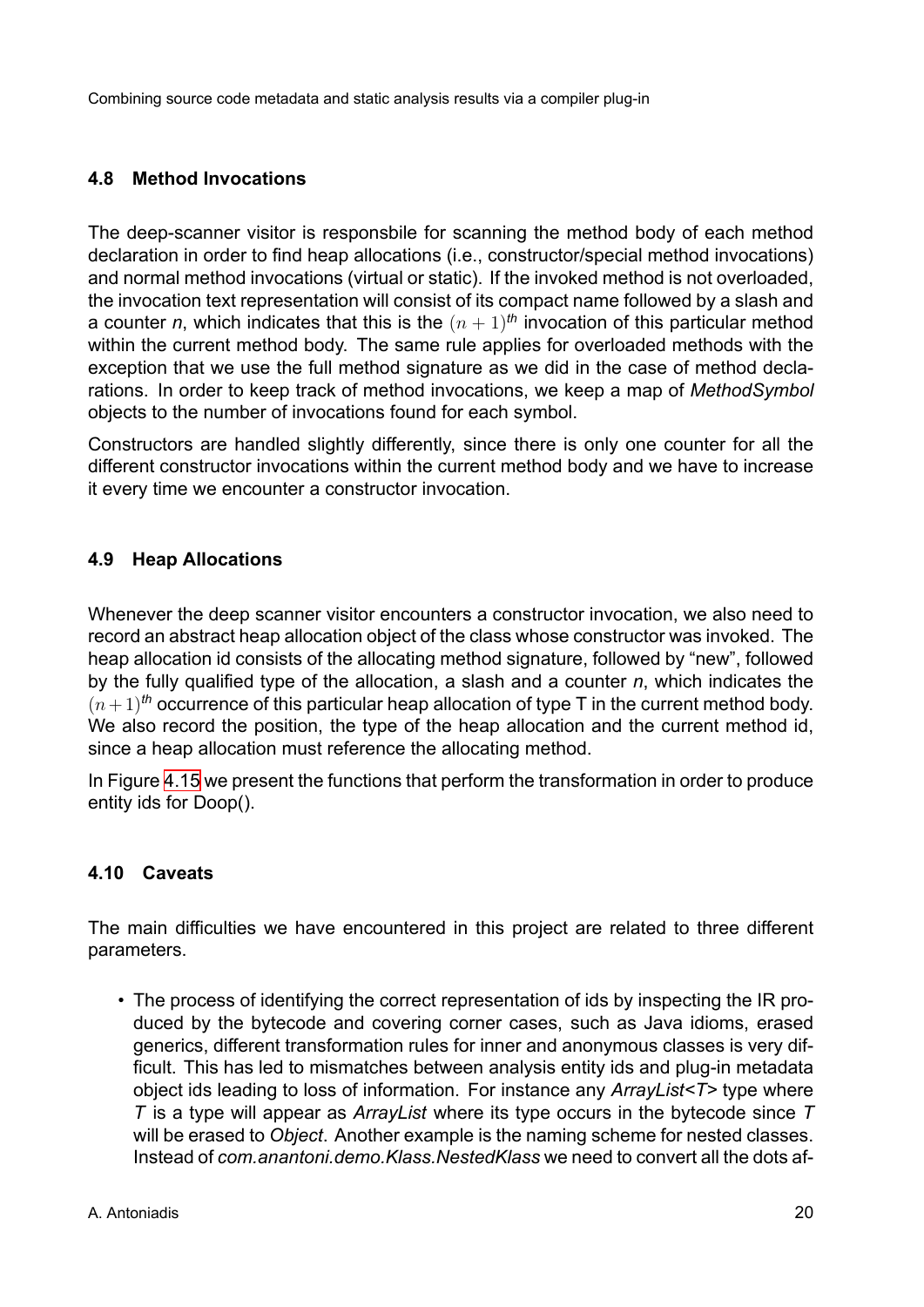$$
gen\_msig(\langle R, m, P \rangle) = R + "^" + m + "(" + P + ")"
$$

$$
gen\_m(\langle R, m, P \rangle) = m
$$

<span id="page-31-0"></span>
$$
\textit{gen\_variable\_id(C, M, V, m)} = \begin{cases} C + ".^" + gen\_m(M) + "/^" + V & \text{m is not overloaded} \\ C + ".^" + gen\_msig(M) + "/^" + V & \text{m is overloaded} \end{cases}
$$

*gen\_method\_invo\_id(M, i, m<sup>I</sup> )* =  $\int gen\_m(M) + "I" + m_I + "I" + i$  m is not overloaded  $gen\_msig(M) + "$ /" +  $m_I + "$ /" +  $i$   $\;\;$   $\sf m$  is overloaded

where *i* indicates the *i*-th invocation of a method named *m<sup>I</sup>* in M, starting from 0

*gen\_heap\_alloc\_id(M, C, j)* =  $\int gen\_m(M) + "/new" + C + "/" + j$  m is not overloaded  $gen\_msig(M) + "/\texttt{new}" + C + "/\texttt{"} + j \quad \textsf{m} \text{ is overloaded}$ 

where *j* indicates the *j*-th heap allocation of *C* in *M*, starting from 0

| <b>Symbol</b> | <b>Description</b>                   | <b>Type</b>             |
|---------------|--------------------------------------|-------------------------|
| R             | fully qualified return type          | <b>String</b>           |
| m             | method name                          | <b>String</b>           |
| P             | fully qualified parameter types list | <b>String</b>           |
| м             | method signature                     | $\langle R,m,P \rangle$ |
| C             | fully qualified class name           | <b>String</b>           |
| V             | variable name                        | <b>String</b>           |
|               | method invocation                    | <b>String</b>           |

Figure 4.15: The transformation functions for variables, method invocations and heap allocations. We use  $+$  to show string concatenation. The symbol  $\Box$  stands for the space character.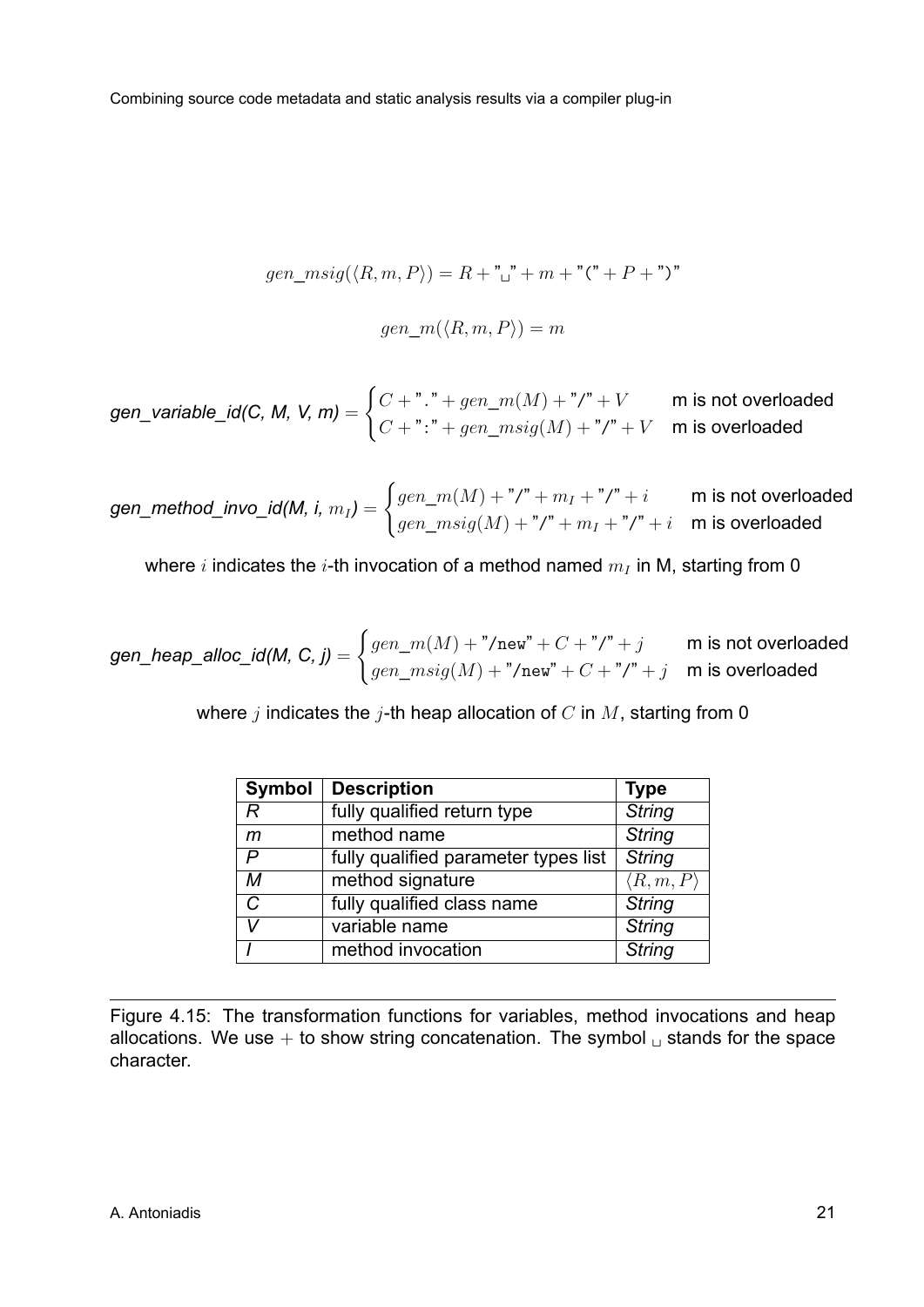ter the first class to ".", thus generating the *com.anantoni.demo.Klass\$NestedKlass* string representation.

- As we have already explained, identifying all read and write occurrences correctly without missing any of them is also a very complicated process.
- Identifying the exact beginning and ending columns of a symbol is also not trivial and sometimes requires the traversal of more than one node in order to identify syntactic sugar and correctly calculate the full length of the symbol in the source code. For instance, declaring the type of a variable as *java.util.ArrayList* instead of *ArrayList* will lead to the same information, since the import on the latter case is just syntactic sugar. The symbol tables will be identical in both cases in terms of type information, but the two programs will have different ASTs, which we need to handle accordingly.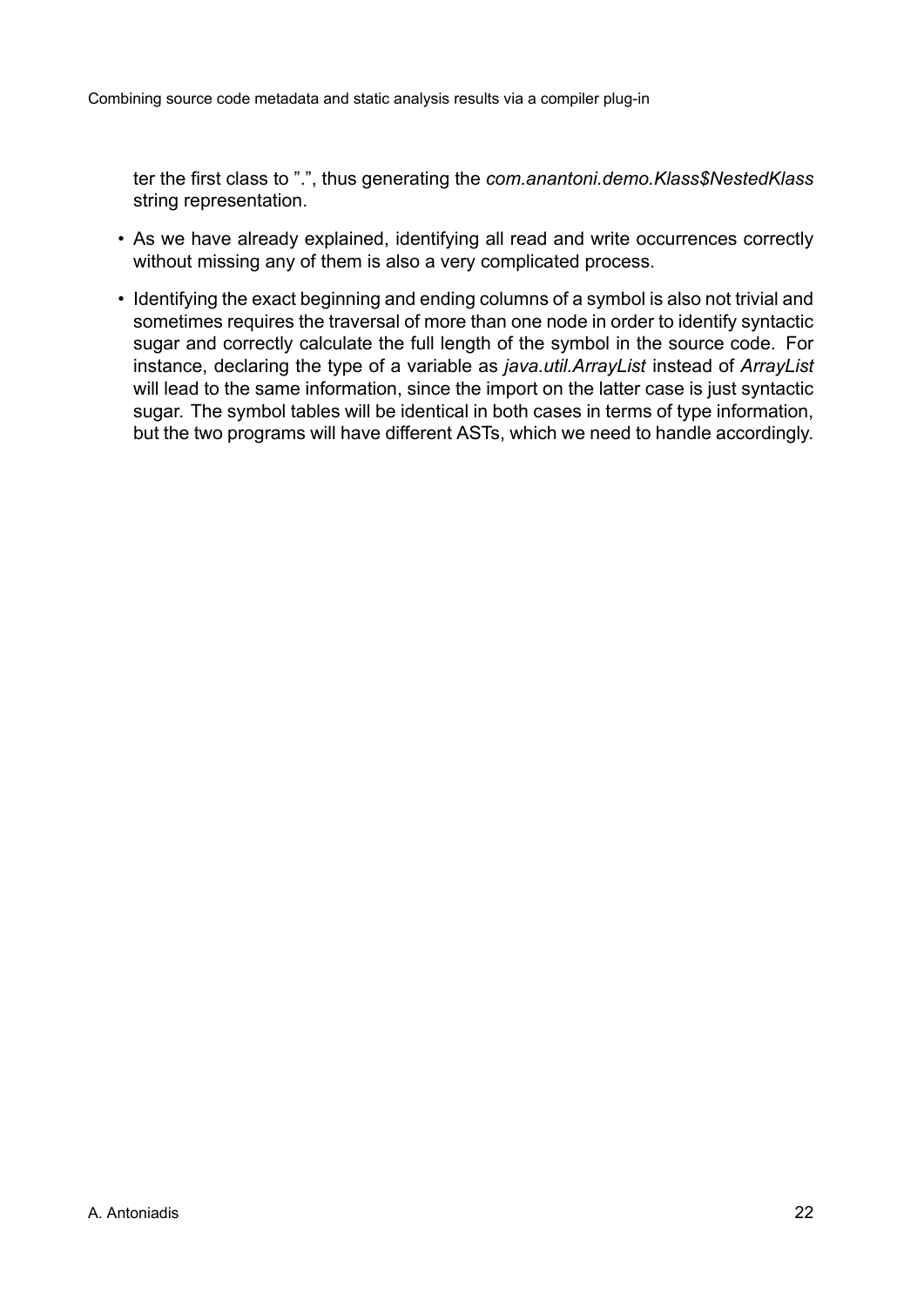# **5. POST PROCESSING OF THE ANALYSIS**

The *doop-jcplugin* produces metadata ready to be consumed by a post-processing step and matched with Doop analysis results. The ids generated by the *doop-jcplugin* need to be identical to the ones identifying analysis entities, so that by querying the analysis database for relations of interest we can match the ids of symbols produced by the *doopjcplugin* with entity ids in the database and produce enriched relations.

As we have already explained Doop performs points-to analysis in Datalog so the initial relations we enrich are all points-to information related.

- The *VarPointsTo(var, heap)* relation representing the heap allocations a variable *var* may point to. By matching the string representation value of *var* and *heap* with the variable ids and heap allocation ids produced by the plug-in, we manage to enrich both parts of the relation with the corresponding *Variable* and *HeapAllocation* metadata objects and produce a source code presentable *VarPointsTo* relation.
- The *CallGraphEdge(invocation, method)* relation representing the method *method* that may be called by a method invocation, *invocation*. For this relation we compare the method ids and invocation ids generated by the *doop-jcplugin* with the values of *method* and *invocation* respectively, in order to match method analysis entities with *Method* metadata objects and method invocation analysis entities with *MethodInvocation* metadata objects.
- The *InstanceFieldPointsTo(baseheap, sig, heap)* relation, representing the heap allocations *heap* that the field *sig* of an object *baseheap* may point to. For this relation we match the value *baseheap* with the corresponding *HeapAllocation* object of type *T*, then we match the value of field signature *sig* with the *Field* object referring to the *Class* object representing type *T*. In order to complete the enriched relation, we match all the values of *?heap* with the correspoding *HeapAllocation* object.

By processing the results of the analysis we create objects that represent the analysis relations and refer to the plugin metadata associated with the entities of each relation.

```
class VarPointsTo extends SymbolRelation {
    String variableID;
    List<String> heapAllocationIDSet;
    ...
}
```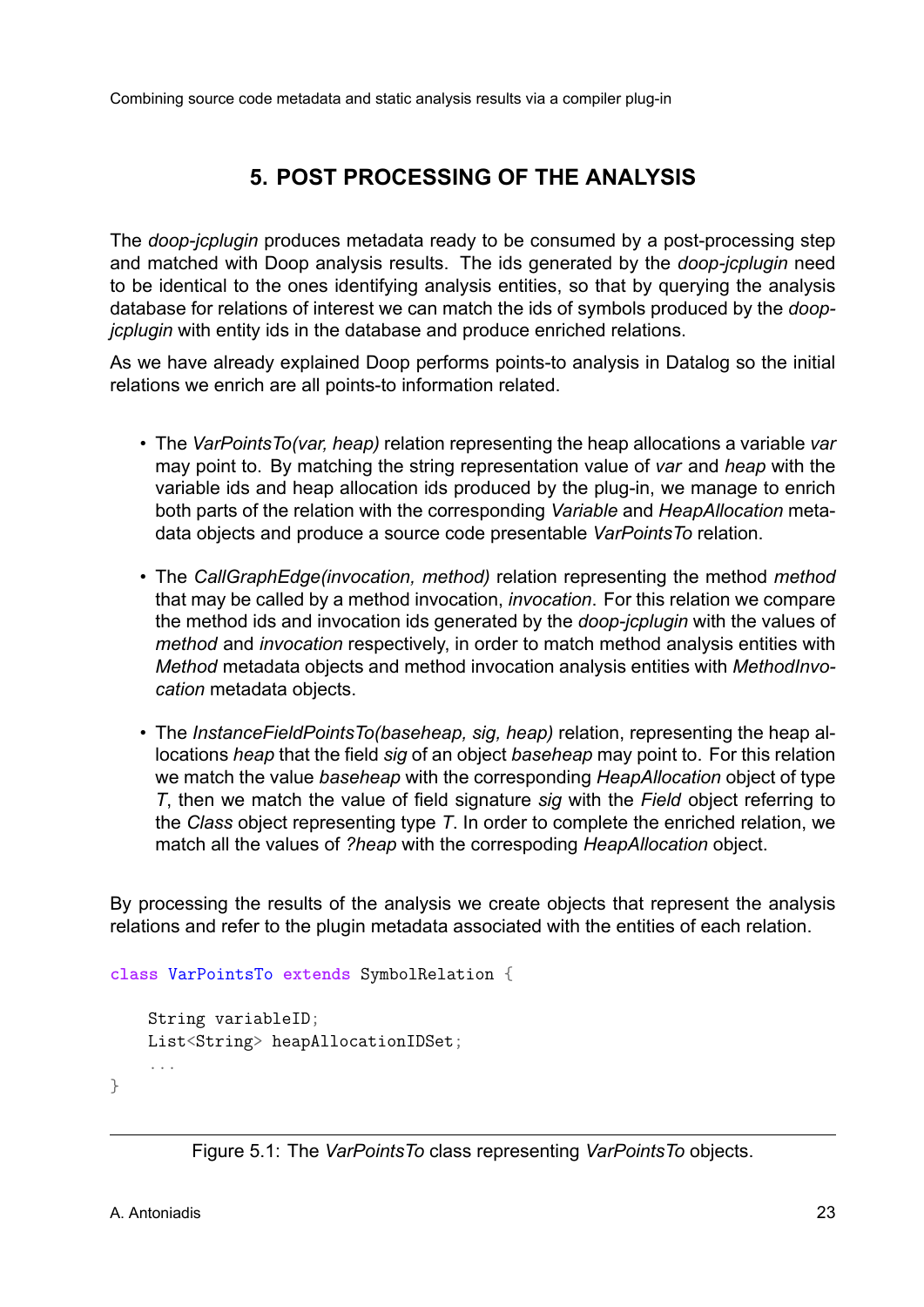The field *variableID* of the class *VarPointsTo* is a *String* indicating the id of the *Variable* metadata object for a particular variable entity of the relation. The set of *Strings heapAllocationIDSet* contains the ids of the *HeapAllocation* metadata objects for the heap allocation entities of the *VarPointsTo* relation, one for each heap allocation the variable may point to.

```
class CallGraphEdge extends SymbolRelation {
    String methodInvocationID;
    List<String> methodIDSet;
    ...
}
```
Figure 5.2: The *CallGraphEdge* class representing CallGraphEdgeRelations.

The field *methodInvocationID* of the class *MethodInvocation* is a *String* indicating the id of the *MethodInvocation* metadata object for the method entity of the relation and the set of *Strings methodIDSet* contains the ids of the *Method* metadata objects for the method entities of the *CallGraphEdge* relation, one for each method that may be called by the invocation.

```
class InstanceFieldPointsTo extends SymbolRelation {
```

```
String fieldID;
String baseHeapAllocationID;
List<String> heapAllocationIDSet;
...
```
Figure 5.3: The *InstanceFieldPointsTo* class representing InstanceFieldPointsTo relations.

The field *fieldID* of the class *InstanceFieldPointsTo* is a *String* indicating the id of the *Field* metadata object for the field entity of the *InstanceFieldPointsTo* relation. The *baseHeapAllocationID* field is a *String* indicating the instance of the object whose field may point to other objects. The set of *Strings heapAllocationIDSet* field contains the ids of the *HeapAllocation* metadata objects for the heap allocation entities of the relation, one for each heap allocation that the field of the specified object may point to.

Finally, the results can be stored in a database and queried by a code comprehension tool in order to demonstrate the analysis results on the source code.

}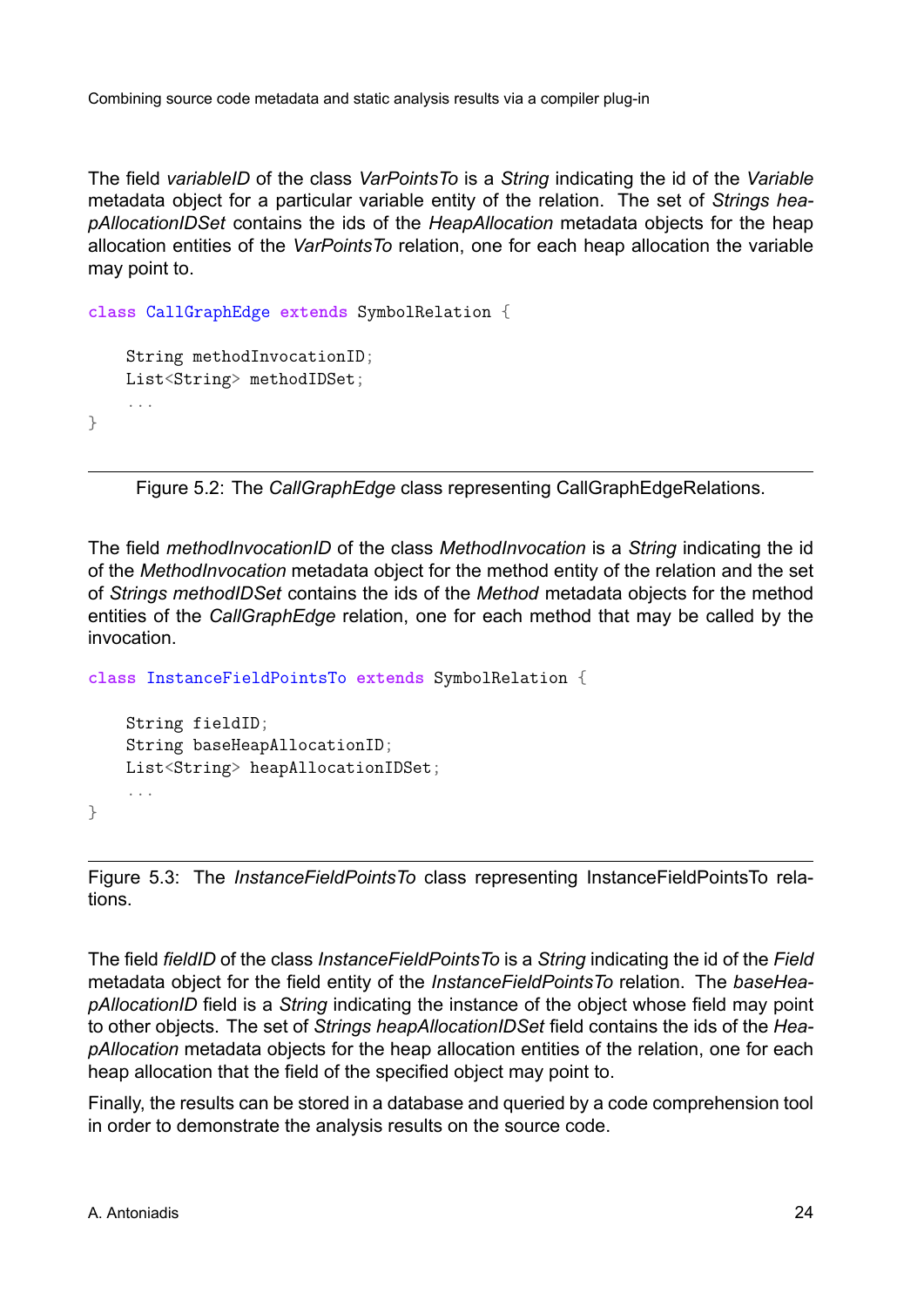# **6. DISCUSSION AND APPLICATION**

In this chapter we present a source code viewer as an application that consumes our enriched relations to demonstrate analysis results on the source code. Our source code viewer is a read-only web-based editor, on which the user can view the source code of a program. Moreover, the user can click on any position within the browser and our database will be queried about the symbol that may be residing in those coordinates. If there is indeed a symbol there, depending on whether it is a class, field, method, variable, method invocation or heap allocation, we present any information we have in the database for that symbol. For symbols that are variables, fields or methods, in particular, we execute a second query to our database which will return the enriched *VarPointsTo*, *CallGraphEdge* or *FieldPointsTo* objects. Thereupon, we can represent the analysis results for these relations on the source code since the enriched relations contain the coordinates of all the symbols associated.

Figure 6.1 demonstrates the result of a click to a variable occurrence in the source code viewer. The occurrence of variable *test1* in line 46 which the user clicked, is underlined, along with its declaration in line 14. The heap allocations that *test1* may point to are highlighted [in li](#page-36-0)nes 14, 23, 56, 63, 74, 84 — we demonstrate the highlighted heap allocations up to line 34 due to space limitations.

Currently, our *doop-jcplugin* project consists of 1,464 lines of Java code. Utilizing the extensible architecture of the Java Compiler it was much easier to create our own compilation phase rather than having to intervene to the source code of the Java Compiler itself, which spans over 130,000 lines of code. Our approach is much simpler and cleaner, and at the same time fully modular. Anyone can use the *doop-jcplugin* as long as they have the Java 8 Compiler on their system.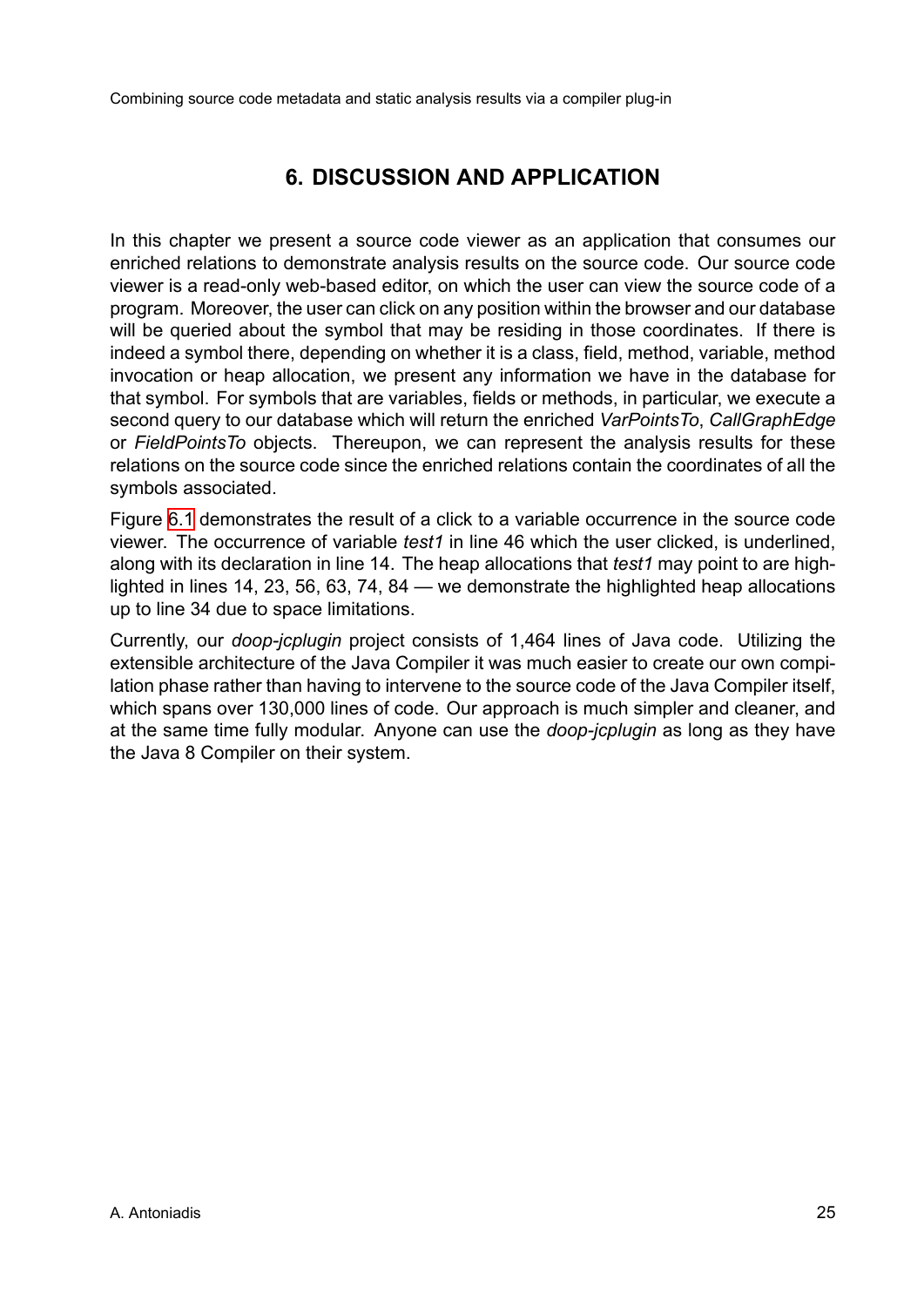<span id="page-36-0"></span>

Figure 6.1: A screenshot of the *VarPointsTo* relation presented on the source code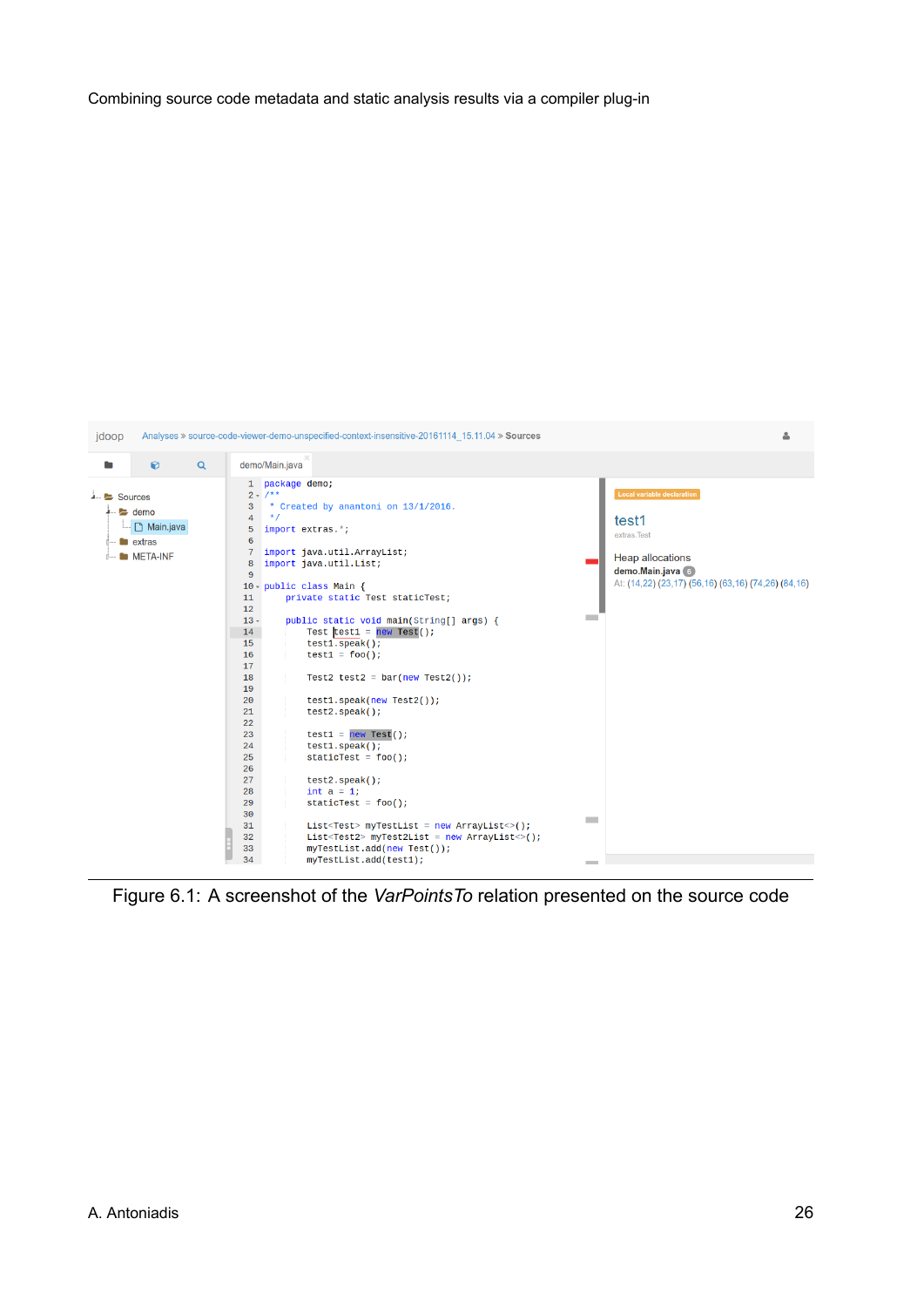# **7. CONCLUSIONS AND FUTURE WORK**

We presented a Java Compiler plug-in that produces source-code metadata in order to match them with static analysis results and enrich them. This is an ongoing project and in the future we aim to be able to produce metadata for every possible valid Java program. Another step forward for the *doop-jcplugin* will be the generation of metadata for complex expressions instead of just symbols. We also showcased the simplicity of utilizing the new Java Compiler mechanism for plug-ins and we presented a fair amount of the obtainable information during the compilation phases.